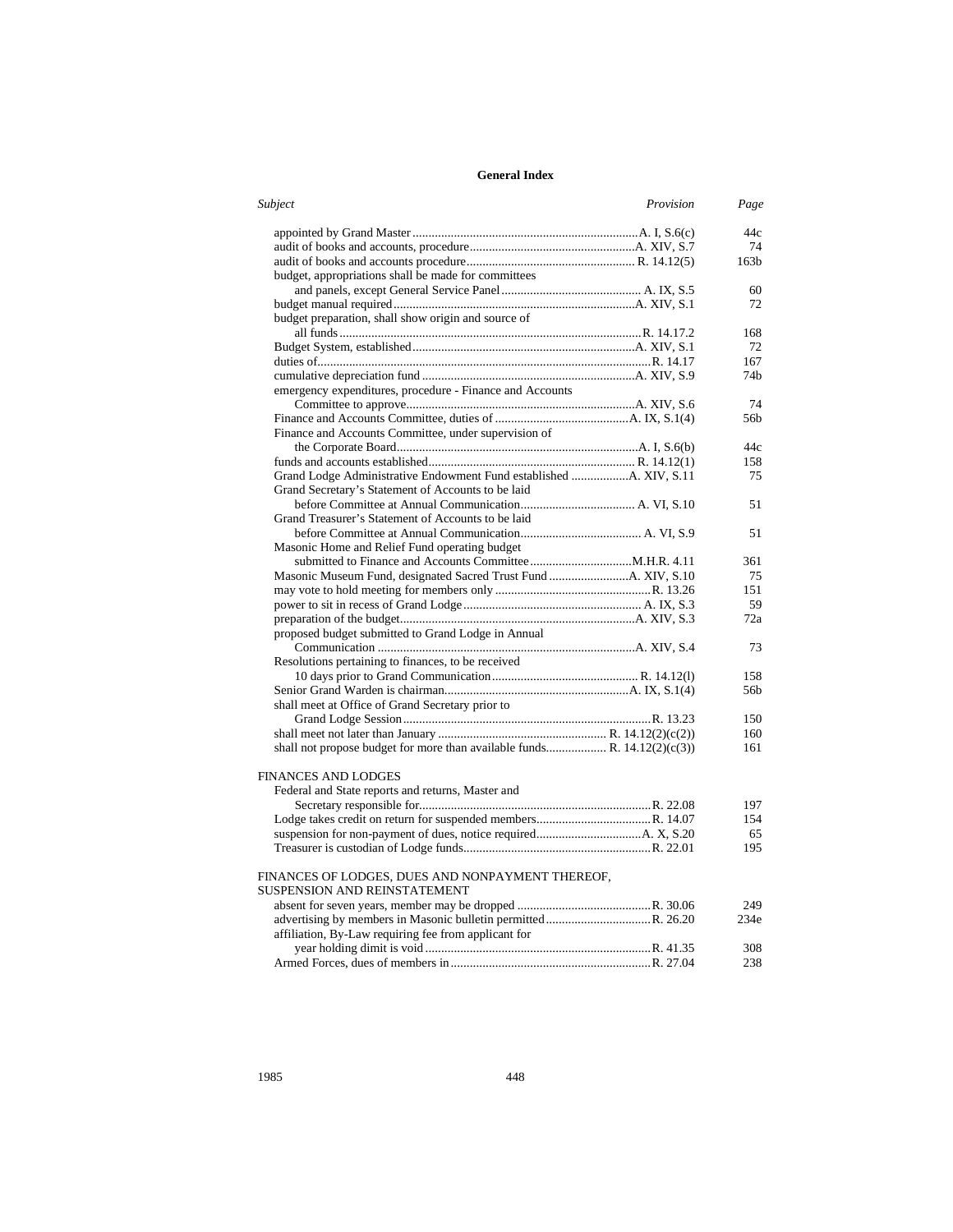| Subject<br>Provision                                              | Page             |
|-------------------------------------------------------------------|------------------|
|                                                                   | 238              |
|                                                                   | 238              |
|                                                                   | 238              |
|                                                                   | 214a             |
|                                                                   | 261              |
|                                                                   | 315              |
| defunct Lodge members, reinstatement after suspension             |                  |
|                                                                   | 241              |
| dimit, member applying before December 27 <sup>th</sup> not       |                  |
|                                                                   | 239              |
|                                                                   | 65               |
| dimit, member applying for before December 27 <sup>th</sup> , not |                  |
|                                                                   | 304              |
|                                                                   | 65               |
| dues, applicant for affiliation cannot be charged while           |                  |
|                                                                   | 307              |
|                                                                   | 238              |
|                                                                   | 234a             |
|                                                                   | 240              |
| dues, may be prescribed to be paid quarterly                      |                  |
|                                                                   | 239              |
|                                                                   | 63               |
|                                                                   | 238              |
| dues, member in Masonic Home automatically on                     |                  |
|                                                                   | 234a             |
|                                                                   | 65               |
|                                                                   | 65               |
|                                                                   | 238              |
|                                                                   | 240              |
|                                                                   | 196              |
| dues of dual member changing status to                            |                  |
|                                                                   | 229              |
|                                                                   | 315              |
| dues of members of more than one Florida Lodge                    |                  |
|                                                                   | 238              |
|                                                                   | 239              |
|                                                                   | 238              |
|                                                                   | 234 <sub>b</sub> |
|                                                                   | 65               |
|                                                                   | 313              |
| emeritus members, Lodge exempt from                               |                  |
|                                                                   | 234a             |
|                                                                   | 260              |
| fee returned, when petition refused or candidate                  |                  |
|                                                                   | 260              |
| fees become property of Lodge, when petition is                   |                  |
|                                                                   | 260              |
|                                                                   | 307              |
|                                                                   | 63               |
| fees for the three Degrees, shall not be less                     |                  |
|                                                                   | 63               |
|                                                                   |                  |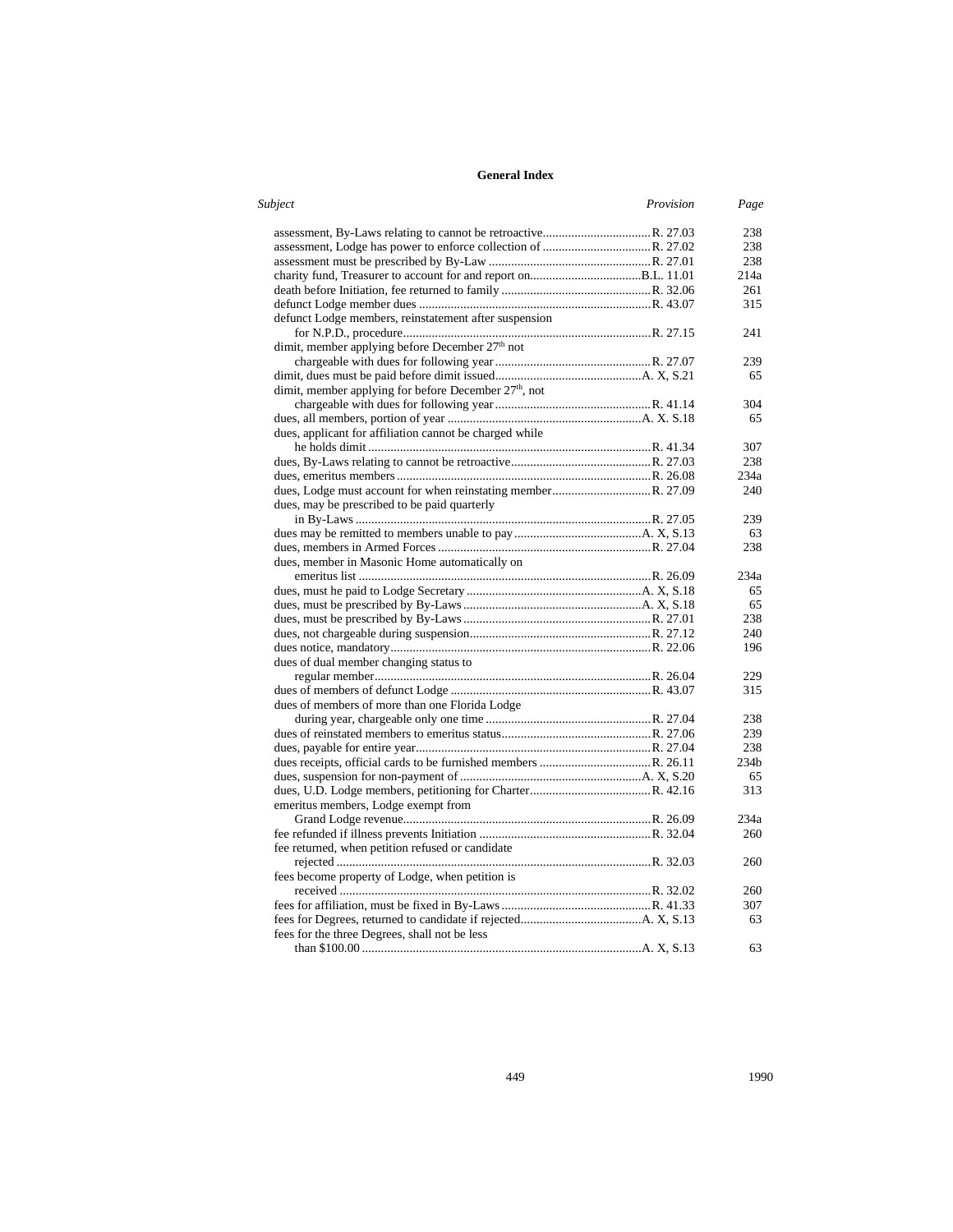| Subject                                                     | Provision | Page             |
|-------------------------------------------------------------|-----------|------------------|
| fidelity bond, all Elected Officers covered by              |           |                  |
|                                                             |           | 195              |
| funds cannot be contributed to objects not approved         |           |                  |
|                                                             |           | 224              |
|                                                             |           | 242              |
|                                                             |           | 227              |
|                                                             |           | 245              |
|                                                             |           | 245              |
|                                                             |           | 195              |
|                                                             |           | 245              |
|                                                             |           | 195              |
|                                                             |           | 244              |
|                                                             |           | 234 <sub>b</sub> |
|                                                             |           | 248              |
| life members not heard from for 7 years may be              |           |                  |
| dropped from rolls and fees to Grand Lodge                  |           |                  |
|                                                             |           | 234              |
|                                                             |           | 244              |
| Lodge cannot charge admission to any public                 |           |                  |
|                                                             |           | 245              |
|                                                             |           | 242              |
| Lodge may reinstate without collecting dues, but            |           |                  |
|                                                             |           | 240              |
|                                                             |           | 240              |
| Lodge not required to pay dues of suspended or              |           |                  |
|                                                             |           | 240              |
| Masonic benefits cannot be extended to anyone while         |           |                  |
|                                                             |           | 240              |
| membership for partial portion of year, dues chargeable     |           |                  |
|                                                             |           | 238              |
| mistakes as to dimit corrected, but member is liable        |           |                  |
|                                                             |           | 301              |
|                                                             |           | 260              |
| payment of Grand Lodge Annual Revenue and fees,             |           |                  |
|                                                             |           | 214a             |
|                                                             |           | 231              |
|                                                             |           | 233              |
| petition for reinstatement for N.P.D., Lodge may collect or |           |                  |
|                                                             |           | 241              |
|                                                             |           | 240              |
|                                                             |           | 241              |
|                                                             |           | 241              |
|                                                             |           | 240              |
|                                                             |           | 65               |
| suspension for non-payment of dues, Lodge action            |           |                  |
|                                                             |           | 240              |
| suspension for non-payment of dues, may be made             |           |                  |
|                                                             |           | 240              |
|                                                             |           | 211              |
|                                                             |           | 214a             |
|                                                             |           |                  |
| Treasurer, is custodian of funds in Lodge, even             |           | 214a             |
|                                                             |           | 211              |
|                                                             |           |                  |

 $\mathbf{I}$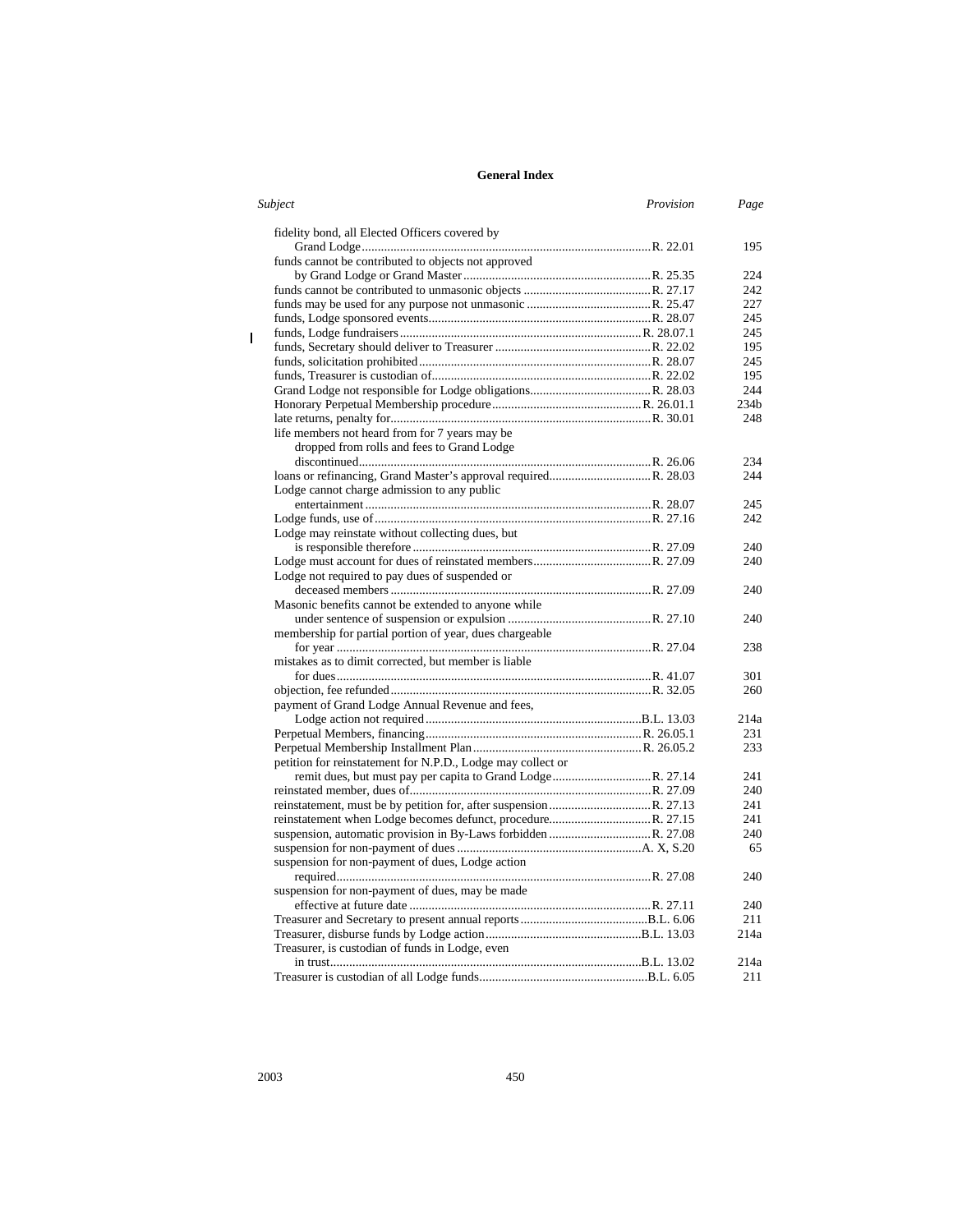| Provision<br>Subject                                                     | Page             |
|--------------------------------------------------------------------------|------------------|
| <b>FLAG</b>                                                              |                  |
| Masonic banner recommended furnishing of                                 |                  |
|                                                                          | 292              |
|                                                                          | 223              |
|                                                                          | 223              |
|                                                                          | 292              |
|                                                                          | 223              |
|                                                                          | 292              |
| FLAGSHIP CHARITY (MMRL) COMMITTEE                                        |                  |
|                                                                          | 59               |
|                                                                          | 149d             |
|                                                                          | $-149d$          |
| Flagship Charity MMRL, Committee on, created by RegulationsA. IX, S.2(8) | 59               |
| Flagship Charity MMRL, Committee on, Grand Master controls A. I, S.7(0)  | 44d              |
|                                                                          |                  |
| <b>FLORIDA LODGE OF RESEARCH</b>                                         |                  |
|                                                                          | 333              |
|                                                                          | 195              |
| Grand Master may promulgate Rules and                                    |                  |
|                                                                          | 333              |
| Master Masons in Florida Lodges eligible for                             |                  |
|                                                                          | 333              |
|                                                                          | 333              |
|                                                                          | 333              |
| Worshipful Master not eligible for "Actual                               |                  |
|                                                                          | 334              |
| <b>FLORIDA MONITOR</b>                                                   |                  |
| <b>See MONITOR</b>                                                       |                  |
| FOREIGN RELATIONS, COMMITTEE ON,                                         |                  |
| SUB-COMMITTEE OF JURISPRUDENCE                                           |                  |
|                                                                          | 59               |
|                                                                          | 143              |
| Foreign Relations Committee on, Sub-Committee of                         |                  |
|                                                                          | 57               |
|                                                                          | 142              |
|                                                                          |                  |
| <b>FORMS</b>                                                             |                  |
|                                                                          | 79               |
|                                                                          | 229              |
|                                                                          | 234 <sub>b</sub> |
|                                                                          | 284              |
| Florida Monitor, Committee on, work shall proofread                      |                  |
|                                                                          | 285              |
| forms for dues notices and assessments, must be                          |                  |
|                                                                          | 196              |
| forms for petitions for Degrees, Grand Secretary must                    |                  |
|                                                                          | 262              |
|                                                                          | 125              |
|                                                                          | 382              |
|                                                                          | 51               |
| Masonic Home and Relief Applications, Board of                           |                  |
|                                                                          | 360              |
|                                                                          | 385-391ai        |

451 2018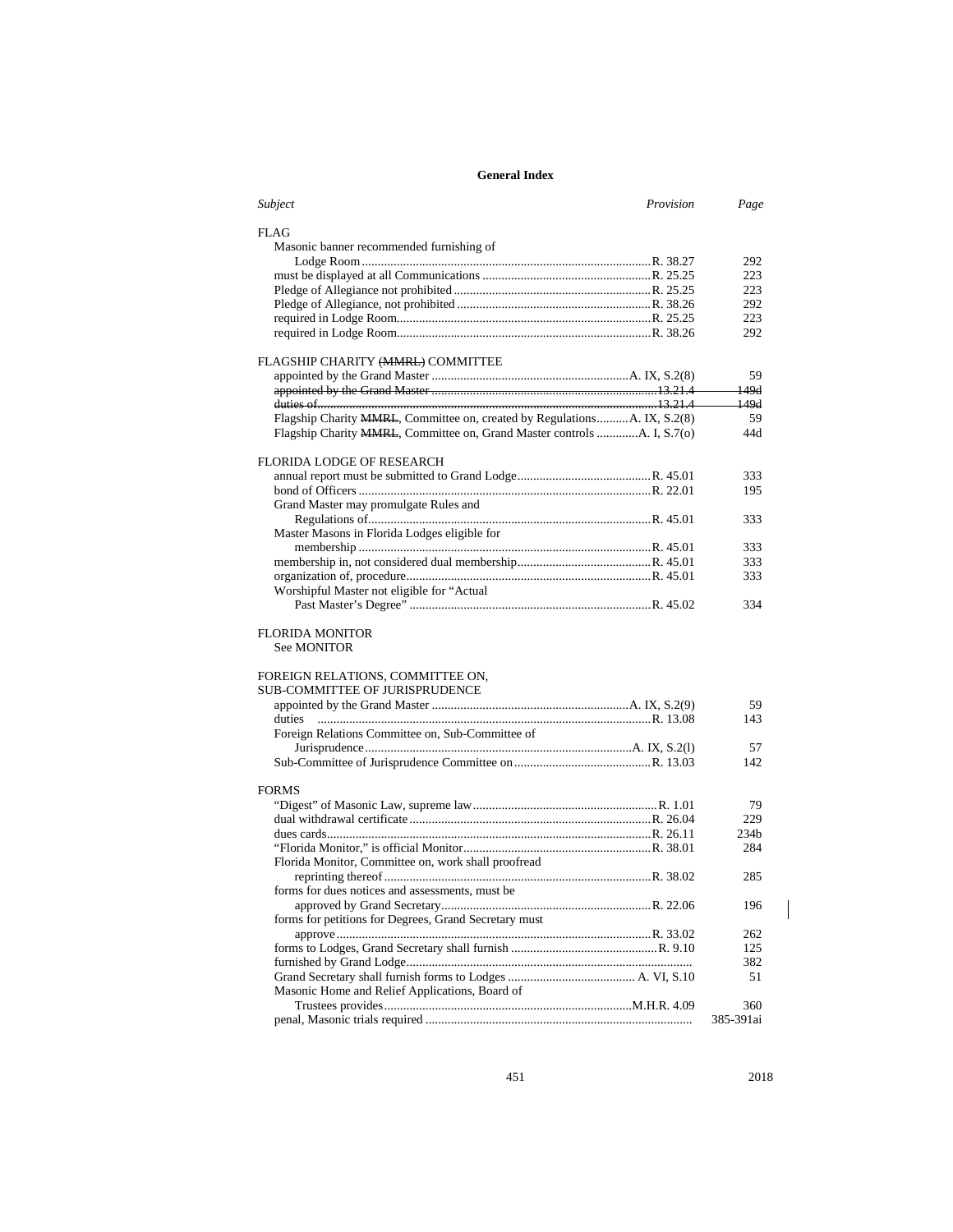| Subject                                                  | Provision | Page |
|----------------------------------------------------------|-----------|------|
|                                                          |           | 103  |
|                                                          |           | 384  |
| relief, eligibility for must be printed on petitions for |           |      |
|                                                          |           | 306  |
| returns, and membership data processing system,          |           |      |
|                                                          |           | 126  |
|                                                          |           | 234e |
|                                                          |           | 313  |
|                                                          |           | 310  |
|                                                          |           | 300  |
| <b>FREEMASONRY</b>                                       |           |      |
|                                                          |           | 227a |
|                                                          |           | 3    |
| <b>FUNERALS</b>                                          |           |      |
|                                                          |           | 293  |
|                                                          |           | 294  |
|                                                          |           | 117  |
|                                                          |           | 66   |
|                                                          |           | 294  |
|                                                          |           | 219  |
| Lodge may conduct for visiting or sojourning Brother,    |           |      |
|                                                          |           | 293  |
|                                                          |           | 293  |
|                                                          |           | 294  |
|                                                          |           | 294  |
|                                                          |           | 295  |
|                                                          |           | 371  |
|                                                          |           | 66   |
|                                                          |           | 293  |
| matters relating to except appropriations of funds,      |           |      |
|                                                          |           | 221  |
| matters relating to may be transacted at Called          |           |      |
|                                                          |           | 219  |
| Memorial Lodges, sole function to conduct funeral        |           |      |
|                                                          |           | 336  |
|                                                          |           | 294  |
|                                                          |           | 294  |
|                                                          |           | 294  |
| reprehensible conduct, Lodge may refuse funeral rites    |           |      |
|                                                          |           | 294  |
| Special Communication, Master may open to continue       |           |      |
|                                                          |           | 295  |
|                                                          |           | 294  |
|                                                          |           | 293  |
| telegraphic request sufficient authority to conduct      |           |      |
|                                                          |           | 293  |
|                                                          |           | 293  |
| unaffiliated Mason, forfeits rights to, after            |           |      |
|                                                          |           | 294  |

 $\begin{array}{c} \hline \end{array}$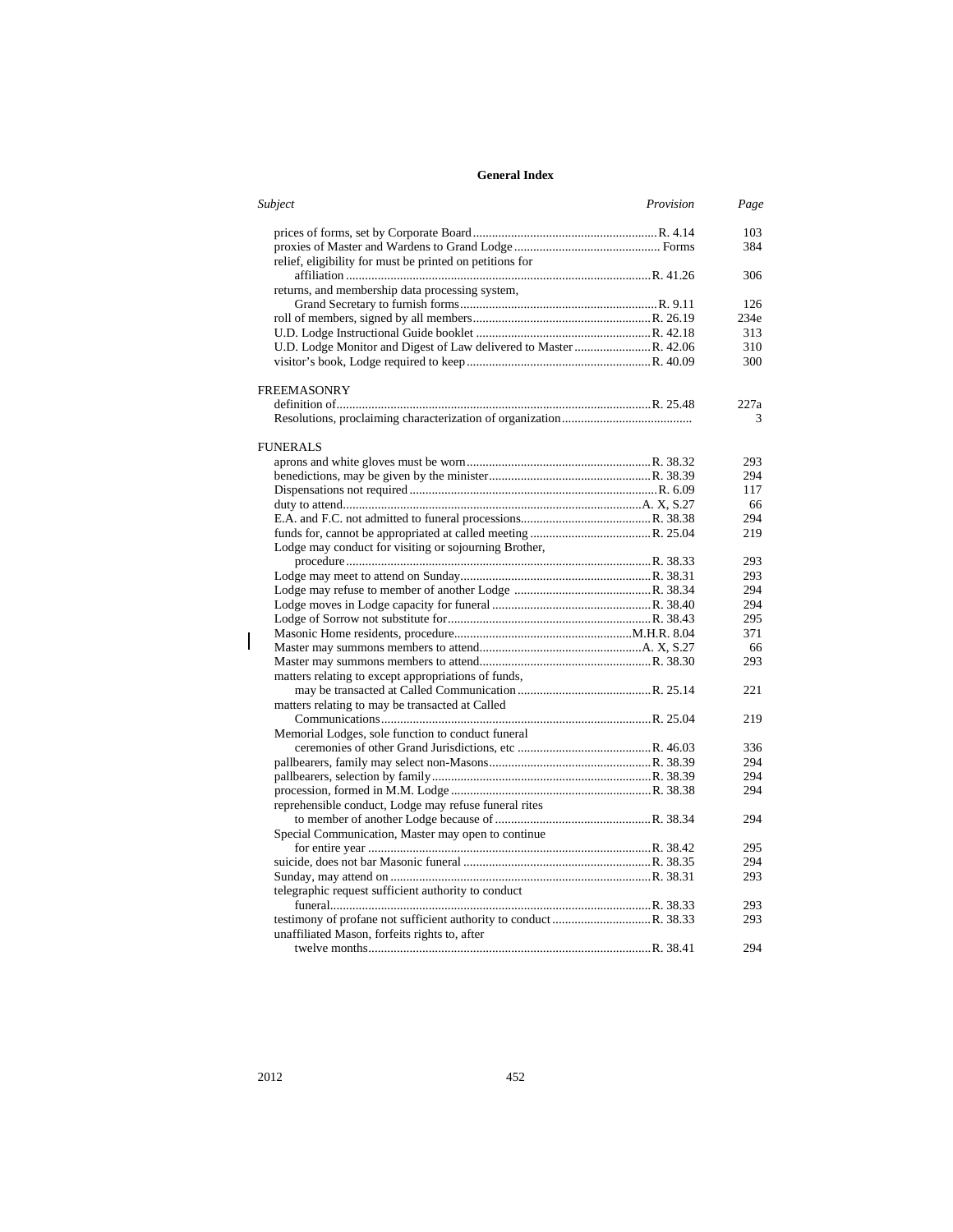| Subject<br>Provision                                                                                                                                                                                                                                                                                                             | Page |
|----------------------------------------------------------------------------------------------------------------------------------------------------------------------------------------------------------------------------------------------------------------------------------------------------------------------------------|------|
| unaffiliated Mason forfeits all Masonic rights and                                                                                                                                                                                                                                                                               |      |
|                                                                                                                                                                                                                                                                                                                                  | 308  |
| unaffiliated Mason, when Lodge may conduct                                                                                                                                                                                                                                                                                       |      |
|                                                                                                                                                                                                                                                                                                                                  | 294  |
|                                                                                                                                                                                                                                                                                                                                  | 294  |
|                                                                                                                                                                                                                                                                                                                                  | 294  |
|                                                                                                                                                                                                                                                                                                                                  | 293  |
| Worshipful Master, may open Continuous Communication                                                                                                                                                                                                                                                                             |      |
|                                                                                                                                                                                                                                                                                                                                  | 220  |
| <b>FURNISHINGS OF LODGE</b>                                                                                                                                                                                                                                                                                                      |      |
|                                                                                                                                                                                                                                                                                                                                  | 292  |
|                                                                                                                                                                                                                                                                                                                                  | 223  |
|                                                                                                                                                                                                                                                                                                                                  | 292  |
|                                                                                                                                                                                                                                                                                                                                  | 70   |
| $-G -$                                                                                                                                                                                                                                                                                                                           |      |
|                                                                                                                                                                                                                                                                                                                                  |      |
| <b>GENERAL REGULATIONS</b>                                                                                                                                                                                                                                                                                                       |      |
|                                                                                                                                                                                                                                                                                                                                  | 81   |
| <b>GENERAL SERVICE PANEL</b>                                                                                                                                                                                                                                                                                                     |      |
| budget, no appropriations shall be made for General                                                                                                                                                                                                                                                                              |      |
|                                                                                                                                                                                                                                                                                                                                  | 60   |
| General Service Panel, designated by Grand Master                                                                                                                                                                                                                                                                                |      |
|                                                                                                                                                                                                                                                                                                                                  | 59   |
| members may be assigned to all Grand Lodge                                                                                                                                                                                                                                                                                       |      |
|                                                                                                                                                                                                                                                                                                                                  | 59   |
| members assigned to Grand Lodge Committees have                                                                                                                                                                                                                                                                                  |      |
|                                                                                                                                                                                                                                                                                                                                  | 59   |
|                                                                                                                                                                                                                                                                                                                                  |      |
| <b>GRAND CHAPLAIN</b>                                                                                                                                                                                                                                                                                                            |      |
|                                                                                                                                                                                                                                                                                                                                  | 45   |
|                                                                                                                                                                                                                                                                                                                                  | 104  |
|                                                                                                                                                                                                                                                                                                                                  | 47   |
|                                                                                                                                                                                                                                                                                                                                  | 109  |
|                                                                                                                                                                                                                                                                                                                                  | 111b |
|                                                                                                                                                                                                                                                                                                                                  | 47   |
|                                                                                                                                                                                                                                                                                                                                  | 45   |
|                                                                                                                                                                                                                                                                                                                                  |      |
| <b>GRAND HISTORIAN</b>                                                                                                                                                                                                                                                                                                           |      |
|                                                                                                                                                                                                                                                                                                                                  | 131  |
|                                                                                                                                                                                                                                                                                                                                  | 104  |
|                                                                                                                                                                                                                                                                                                                                  | 47   |
|                                                                                                                                                                                                                                                                                                                                  | 47   |
|                                                                                                                                                                                                                                                                                                                                  | 131  |
| <b>GRAND HONORS</b>                                                                                                                                                                                                                                                                                                              |      |
|                                                                                                                                                                                                                                                                                                                                  | 234c |
|                                                                                                                                                                                                                                                                                                                                  | 109  |
| who entitled to receive $\ldots$ $\ldots$ $\ldots$ $\ldots$ $\ldots$ $\ldots$ $\ldots$ $\ldots$ $\ldots$ $\ldots$ $\ldots$ $\ldots$ $\ldots$ $\ldots$ $\ldots$ $\ldots$ $\ldots$ $\ldots$ $\ldots$ $\ldots$ $\ldots$ $\ldots$ $\ldots$ $\ldots$ $\ldots$ $\ldots$ $\ldots$ $\ldots$ $\ldots$ $\ldots$ $\ldots$ $\ldots$ $\ldots$ | 288a |
|                                                                                                                                                                                                                                                                                                                                  | 109  |
|                                                                                                                                                                                                                                                                                                                                  | 288a |

453 1993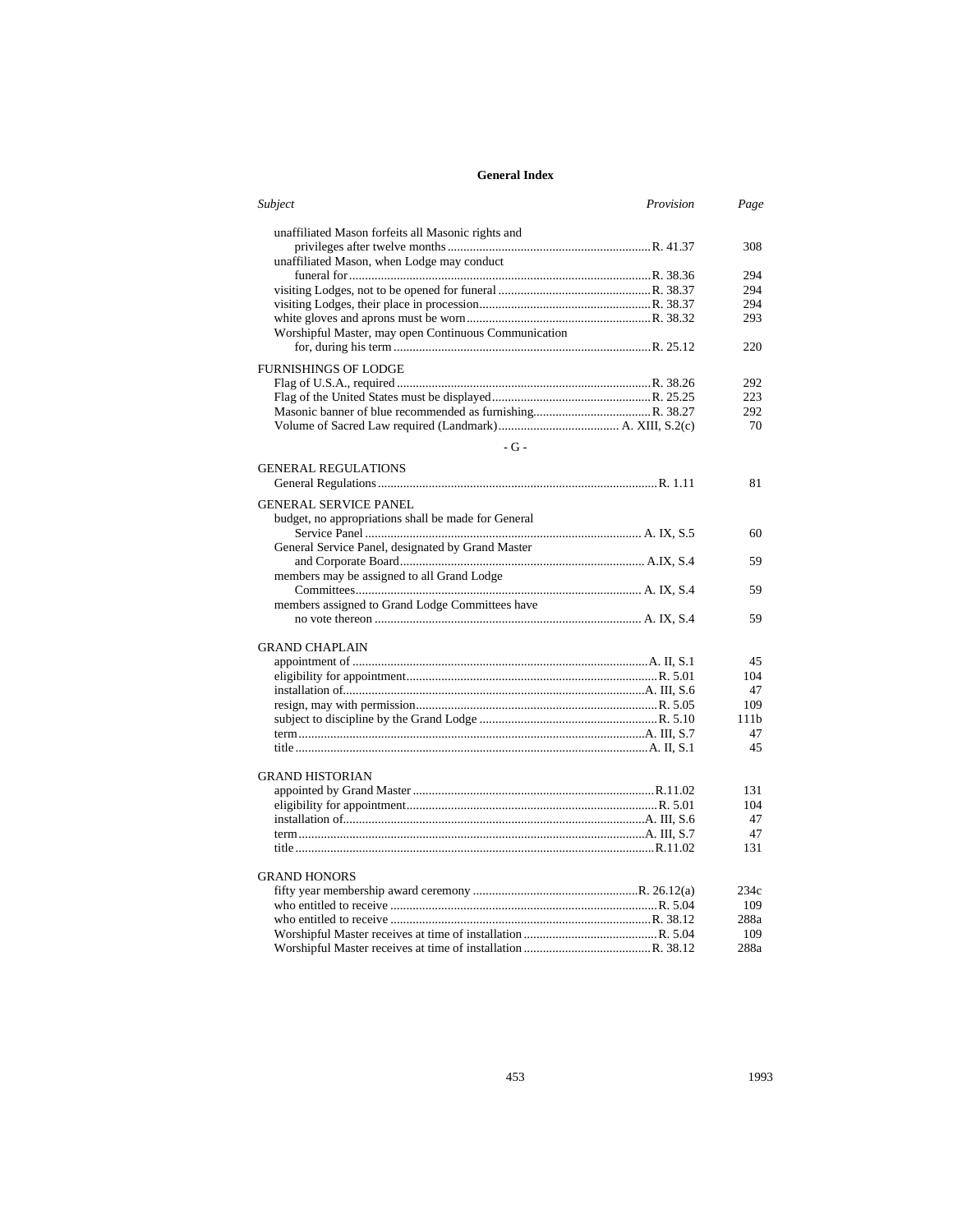| Subject<br>Provision                                                                                | Page |
|-----------------------------------------------------------------------------------------------------|------|
| <b>GRAND LIBRARIAN</b>                                                                              |      |
|                                                                                                     | 51   |
| <b>GRAND LODGE ADMINISTRATIVE ENDOWMENT FUND</b>                                                    |      |
| See CORPORATE BOARD OF DIRECTORS OF GRAND LODGE                                                     |      |
| See GRAND LODGE REVENUE AND FINANCES                                                                |      |
|                                                                                                     |      |
| <b>GRAND LODGE COMMITTEES AND PANELS</b>                                                            |      |
|                                                                                                     | 50   |
| budget, appropriation shall be made for committees                                                  |      |
|                                                                                                     | 60   |
|                                                                                                     | 150  |
| committees empowered to hold meetings for                                                           |      |
|                                                                                                     | 151  |
|                                                                                                     | 60   |
| Corporate Board, may promulgate and issue Rules for                                                 |      |
|                                                                                                     | 44e  |
| Corporate Board of Directors is the                                                                 | 56   |
|                                                                                                     | 56   |
|                                                                                                     | 151  |
|                                                                                                     | 59   |
| Grand Lodge Committees having power to sit in                                                       |      |
|                                                                                                     | 59   |
|                                                                                                     | 152  |
|                                                                                                     | 150  |
|                                                                                                     | 60   |
| Special Committee limitations, no special committee                                                 |      |
|                                                                                                     | 60   |
|                                                                                                     | 151  |
| Actual Past Master Degree, See ACTUAL PAST                                                          |      |
| MASTER DEGREE, COMMITTEE ON                                                                         |      |
| <b>SUB-COMMITTEE OF WORK</b>                                                                        |      |
| Appeals See, APPEALS, COMMITTEE ON, SUB-COMMITTEE                                                   |      |
| OF JURISPRUDENCE                                                                                    |      |
| Appendant and Allied Orders, Committee on                                                           |      |
| See APPENDANT AND ALLIED ORDERS,                                                                    |      |
| SUB-COMMITTEE OF JURISPRUDENCE COMMITTEE                                                            |      |
| Arrangements See ARRANGEMENTS, COMMITTEE ON<br>Budget Commission See CORPORATE BOARD OF GRAND LODGE |      |
| See GRAND LODGE REVENUE AND FINANCES                                                                |      |
| Child ID Program See CHILD ID PROGRAM                                                               |      |
| Coordinating Committee See GRAND MASTER'S                                                           |      |
| COORDINATING COMMITTEE                                                                              |      |
| Corporate Board of Directors                                                                        |      |
| See CORPORATE BOARD OF GRAND LODGE                                                                  |      |
| Digest Committee See MASONIC DIGEST                                                                 |      |
| COMMITTEE, SUB-COMMITTEE OF JURISPRUDENCE                                                           |      |
| Distinguished Guests See DISTINGUISHED GUESTS,                                                      |      |
| COMMITTEE ON, SUB-COMMITTEE OF ARRANGEMENTS                                                         |      |
| <b>COMMITTEE</b>                                                                                    |      |
| <b>Endowment Procurement See ENDOWMENT</b>                                                          |      |
| PROCUREMENT COMMITTEE                                                                               |      |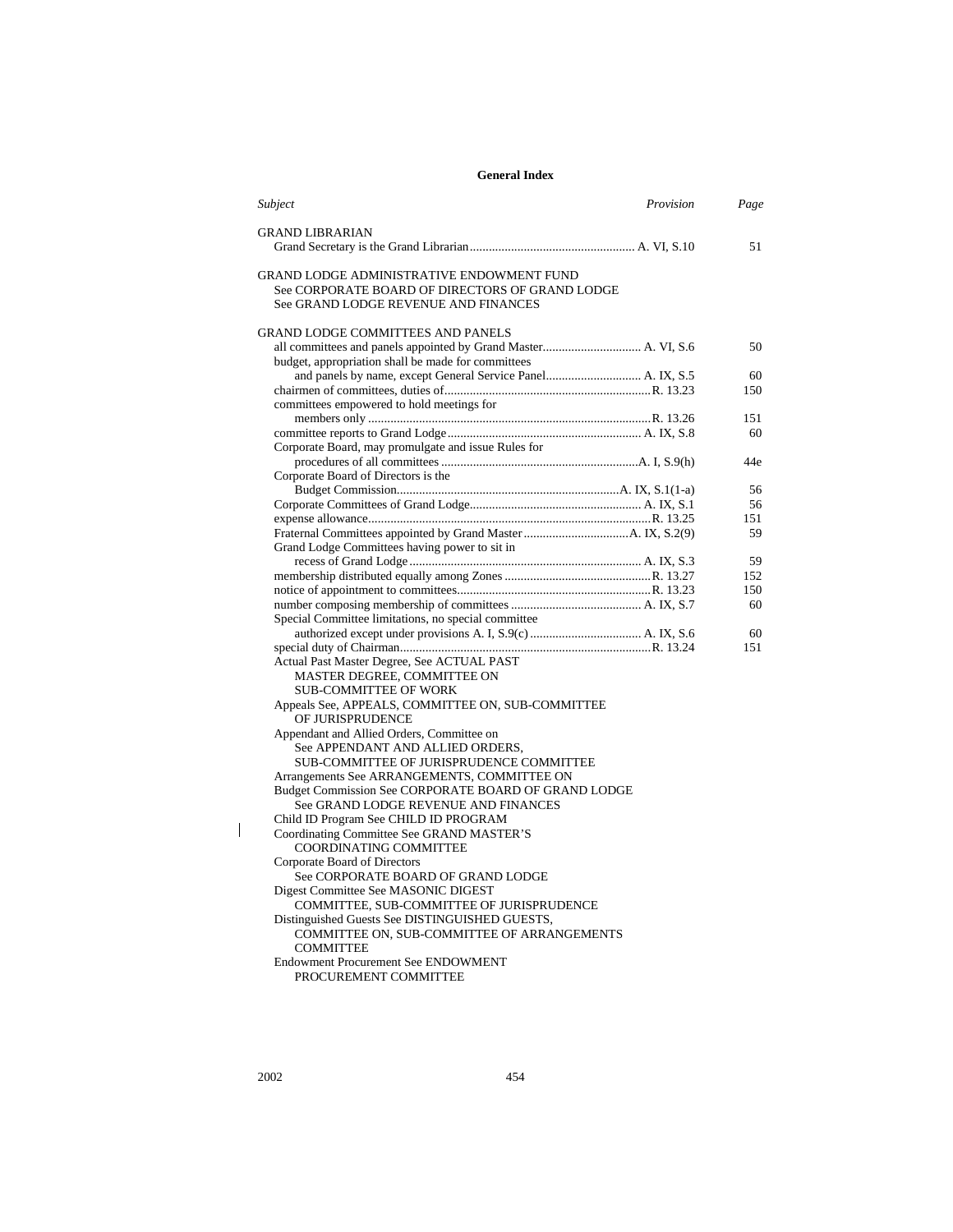| Subject                                                                                                       | Provision | Page |
|---------------------------------------------------------------------------------------------------------------|-----------|------|
| Foreign Relations See FOREIGN RELATIONS,<br>COMMITTEE ON, SUB-COMMITTEE OF JURISPRUDENCE                      |           |      |
| General Service Panel See GENERAL SERVICE PANEL                                                               |           |      |
| Let Your Pennies Make Good Cents See LET YOUR<br>PENNIES MAKE GOOD CENTS, COMMITTEE ON,                       |           |      |
| SUB-COMMITTEE OF ENDOWMENT PROCUREMENT                                                                        |           |      |
| Lodge Charters See LODGE, CHARTERS, COMMITTEE<br>ON, SUB-COMMITTEE OF JURISPRUDENCE                           |           |      |
| Masonic Education See MASONIC EDUCATION,<br><b>COMMITTEE ON</b>                                               |           |      |
| Masonic Home See MASONIC HOME AND<br><b>MASONIC HOME TRUSTEES</b>                                             |           |      |
| Memorials Committee, Committee on, See<br>MEMORIALS COMMITTEE, SUB-COMMITTEE OF WORK                          |           |      |
| Panel of Attorneys at Law<br>See PANEL OF ATTORNEYS AT LAW                                                    |           |      |
| Penal Affairs Panel See PENAL AFFAIRS PANEL                                                                   |           |      |
| Perpetual Membership Committee, see<br><b>CONSTITUTIONS PROVISIONS</b>                                        |           |      |
| Public Education and Citizenship See PUBLIC<br>EDUCATION AND CITIZENSHIP, COMMITTEE ON                        |           |      |
| Resolutions Committee See GRAND LODGE RESOLUTIONS,<br>COMMITTEE ON, SUB-COMMITTEE OF JURISPRUDENCE            |           |      |
| Wardens' Workshop See WARDENS' WORKSHOP, COMMITTEE ON                                                         |           |      |
| Wills and Gifts See WILLS AND GIFTS, COMMITTEE<br>ON, SUB-COMMITTEE OF ENDOWMENT PROCUREMENT                  |           |      |
| Workshops for Lodge Officers See WORKSHOPS<br>FOR LODGE OFFICERS, COMMITTEE ON                                |           |      |
| Youth Activities See YOUTH ACTIVITIES, COMMITTEE ON                                                           |           |      |
| GRAND LODGE COMMUNICATIONS AND PROCEEDINGS                                                                    |           |      |
|                                                                                                               |           | 51   |
| absence of Grand Master and D.G.M., Warden presides A. VI, S.8                                                |           | 51   |
|                                                                                                               |           | 49   |
| adopts Rules and Regs. for management of                                                                      |           |      |
|                                                                                                               |           | 69   |
| all Grand Lodge Committees required to report to                                                              |           |      |
|                                                                                                               |           | 60   |
| all proposals for legislation, and action of any kind,<br>shall be referred to appropriate committee prior to |           |      |
| all voting not requiring written ballot shall be by                                                           |           | 135  |
|                                                                                                               |           | 136  |
|                                                                                                               |           | 47   |
|                                                                                                               |           | 133  |
| balloting for Grand Lodge Officers, each Lodge                                                                |           | 46   |
|                                                                                                               |           | 313  |
|                                                                                                               |           | 47   |
|                                                                                                               |           | 47   |
| Emergent Communications, all minutes of furnished                                                             |           | 133  |
|                                                                                                               |           | 288  |
|                                                                                                               |           | 49   |

455 2001

 $\mathbf{l}$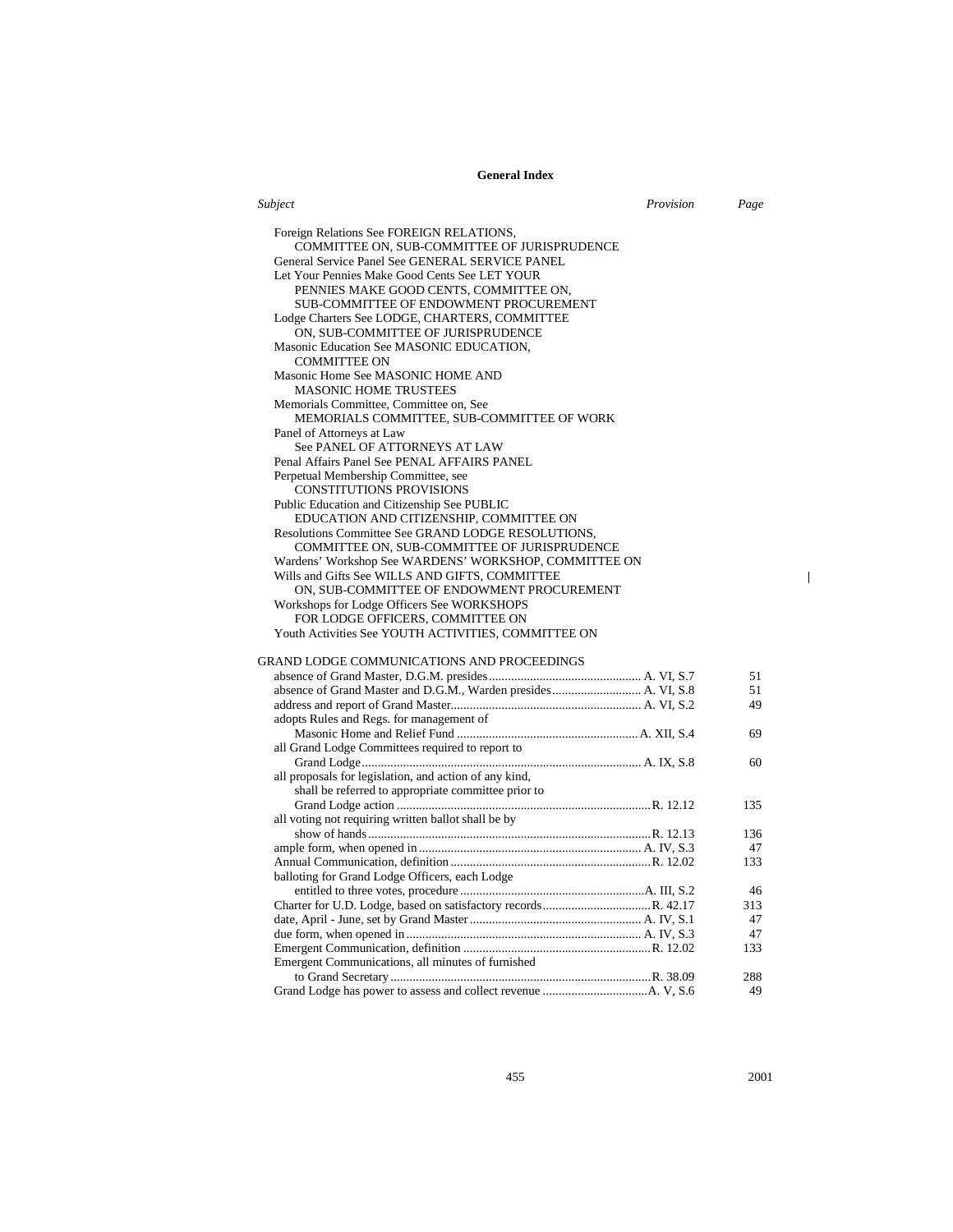| <b>Subject</b><br>Provision                                                  | Page |
|------------------------------------------------------------------------------|------|
|                                                                              | 49   |
|                                                                              | 49   |
| Grand Lodge or Grand Master may appoint other time and place for A. IV, S.1  | 47   |
|                                                                              | 288a |
| Grand Master's Coordinating Committee arranges for presentation of           |      |
|                                                                              | 58   |
|                                                                              | 47   |
|                                                                              | 49   |
|                                                                              | 47   |
| Junior Grand Warden does not succeed to the West                             |      |
|                                                                              | 48   |
| Master and Wardens, or their proxies, are                                    |      |
|                                                                              | 62   |
|                                                                              | 134  |
|                                                                              | 134  |
| names of members of new Lodges Chartered, to be                              |      |
|                                                                              | 134  |
| "Oldest Master Mason," when presides over Grand Lodge,                       |      |
|                                                                              | 132  |
| Past Masters Degree, Officers of Memorial Lodges not                         |      |
|                                                                              | 337  |
| payroll set by recommendation of Finance & Accounts CommitteeR. 12.05        | 134  |
|                                                                              | 47   |
|                                                                              | 134  |
| proposed amendments to Constitution and Regulations must be                  |      |
| submitted to Lodges, 60 days prior to Annual Communication R. 12.15          | 136  |
| proposed legislation, Grand Lodge may waive requirements of  R. 13.22(f)     | 149c |
| proposed legislation, to be referred to appropriate committees R. 13.22(e)   | 149c |
| proposed legislation, to be referred to appropriate committees R. 12.12      | 135  |
| proxies of Lodge representatives, to be received prior to roll call R. 29.02 | 246a |
|                                                                              | 47   |
| Regulations and amendments as well as members of new Lodges and              |      |
|                                                                              | 134  |
| Resolutions pertaining to finance of Grand Lodge,                            |      |
| presented to Finance and Accounts Committee, 10 days prior to R. 14.12(l)    | 158  |
|                                                                              | 314  |
|                                                                              | 133  |
|                                                                              | 133  |
|                                                                              | 47   |
| Special Communication may be called to fill vacancy                          |      |
|                                                                              | 54   |
|                                                                              | 46   |
| U.D. Lodge Master, not entitled to receive "Degree of Past Master" R. 42.09  | 311  |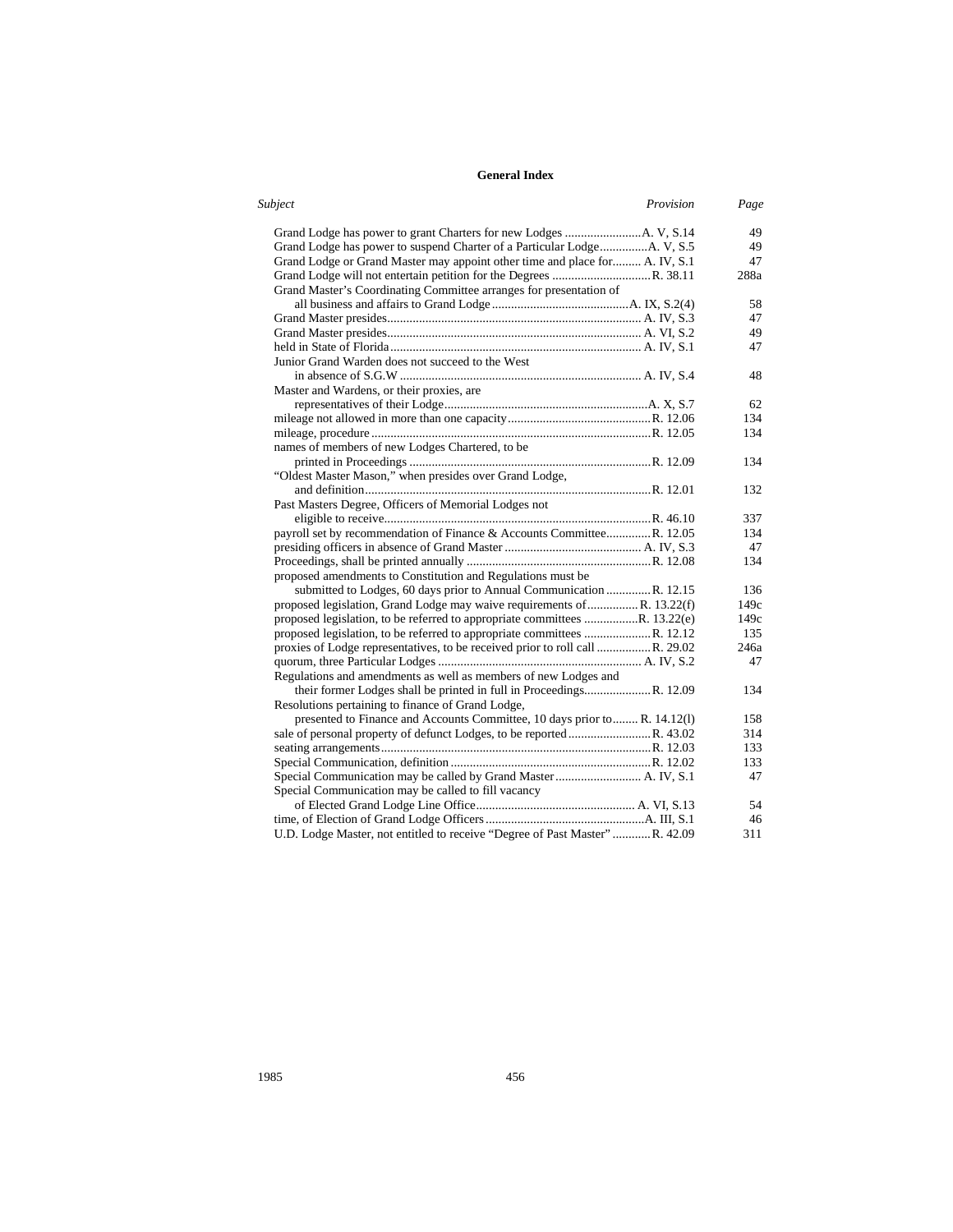| Subject<br>Provision                                       | Page             |
|------------------------------------------------------------|------------------|
|                                                            | 46               |
| voting not requiring written ballot, shall be by           |                  |
|                                                            | 226              |
| voting on tax or assessment, shall be same manner          |                  |
|                                                            | 136              |
| <b>GRAND LODGE FUNDS</b>                                   |                  |
| See GRAND LODGE REVENUE AND FINANCES                       |                  |
| GRAND LODGE JURISDICTION AND POWERS                        |                  |
|                                                            | 171              |
| act or decision of Lodge or Master subject to review       |                  |
|                                                            | 101              |
|                                                            | 101              |
|                                                            | 48               |
|                                                            | 49               |
|                                                            | 49               |
|                                                            | 102              |
|                                                            | 49               |
|                                                            | 100              |
| exclusive penal jurisdiction over District Deputy          |                  |
|                                                            | 101              |
| exclusive penal jurisdiction over Elected Grand Lodge      |                  |
|                                                            | 101              |
|                                                            | 101              |
| exclusive penal jurisdiction over Masters and Wardens      |                  |
|                                                            | 101              |
|                                                            | 48               |
| Florida Lodges must respect jurisdiction of Lodges in      |                  |
|                                                            | 224              |
|                                                            | 48               |
| jurisdiction over rejected applicants moving to other      |                  |
|                                                            | 181              |
|                                                            | 48               |
| Master Masons prohibited from petitioning Appendant Orders |                  |
|                                                            | 102a             |
|                                                            | 49               |
|                                                            | 102              |
|                                                            | 101              |
| printing material furnished to Lodges, price set by        |                  |
|                                                            | 103              |
|                                                            | 181              |
|                                                            | 237              |
|                                                            | 180              |
|                                                            | 49               |
|                                                            | 285              |
| solicitations of non-Masonic character forbidden unless    |                  |
|                                                            | 103              |
|                                                            | 48               |
|                                                            | 44a              |
|                                                            | 102 <sub>b</sub> |
|                                                            |                  |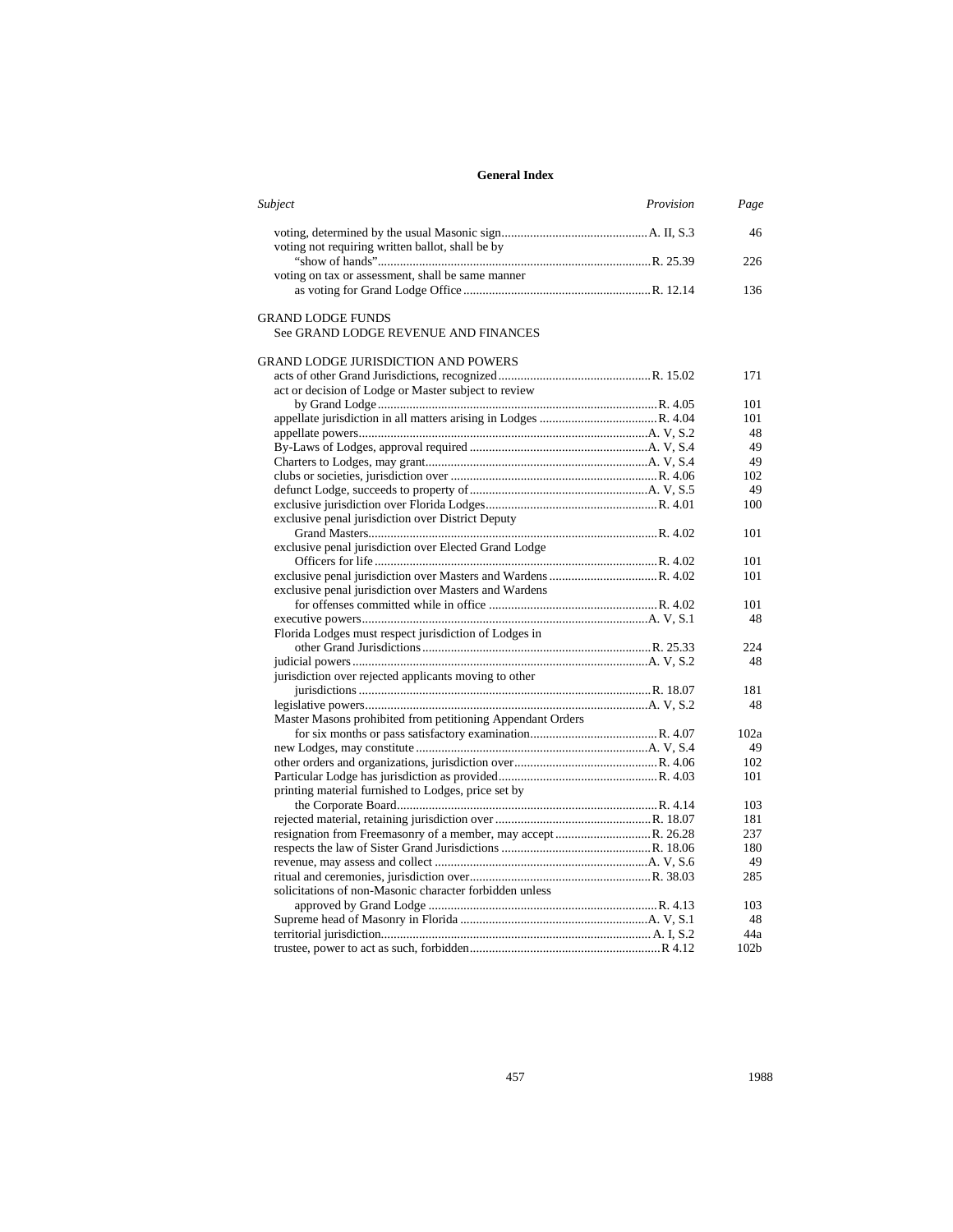| Subject                                                         | Provision | Page |
|-----------------------------------------------------------------|-----------|------|
| <b>GRAND LODGE REPRESENTATIVES</b><br>See LODGE REPRESENTATIVES |           |      |
| <b>GRAND LODGE MEMBERSHIP</b>                                   |           |      |
|                                                                 |           | 46   |
|                                                                 |           | 45   |
|                                                                 |           | 46   |
|                                                                 |           | 45   |
|                                                                 |           | 99   |
|                                                                 |           | 46   |
| GRAND LODGE-NAME AND TITLE-(STYLE)                              |           |      |
| The Most Worshipful Grand Lodge of Free and Accepted            |           |      |
|                                                                 |           | 44a  |
| <b>GRAND LODGE OFFICERS</b>                                     |           |      |
| all Officers of Grand Lodge, except Grand Master,               |           |      |
|                                                                 |           | 111b |
|                                                                 |           | 46   |
|                                                                 |           | 105  |
|                                                                 |           | 46   |
|                                                                 |           | 109  |
| Grand Master, Deputy Grand Master, Grand Wardens,               |           |      |
|                                                                 |           | 47   |
| Grand Master, Deputy Grand Master, Grand Wardens                |           |      |
|                                                                 |           | 109  |
| Grand Master, D.G.M., S.G.W., J.G.W., G. Treasurer and          |           |      |
|                                                                 |           | 44e  |
|                                                                 |           | 187  |
|                                                                 |           | 47   |
|                                                                 |           | 50   |
|                                                                 |           | 108  |
|                                                                 |           | 101  |
|                                                                 |           | 45   |
| members of Memorial Lodges, not eligible to hold                |           |      |
|                                                                 |           | 337  |
| no indebtedness can be incurred except after notice             |           |      |
|                                                                 |           | 55   |
| offices, incompatible to be held by individual                  |           |      |
|                                                                 |           | 111  |
| officers required to be faithful in discharge of                |           |      |
|                                                                 |           | 80   |
|                                                                 |           | 288a |
|                                                                 |           | 109  |
|                                                                 |           | 46   |
|                                                                 |           | 109  |
|                                                                 |           | 111  |
|                                                                 |           | 47   |
|                                                                 |           | 45   |
| vacancy by death or incapacity in offices of                    |           |      |
| Grand Master, D.G.M. and Grand Wardens,                         |           |      |
|                                                                 |           | 54   |
|                                                                 |           | 105  |
|                                                                 |           |      |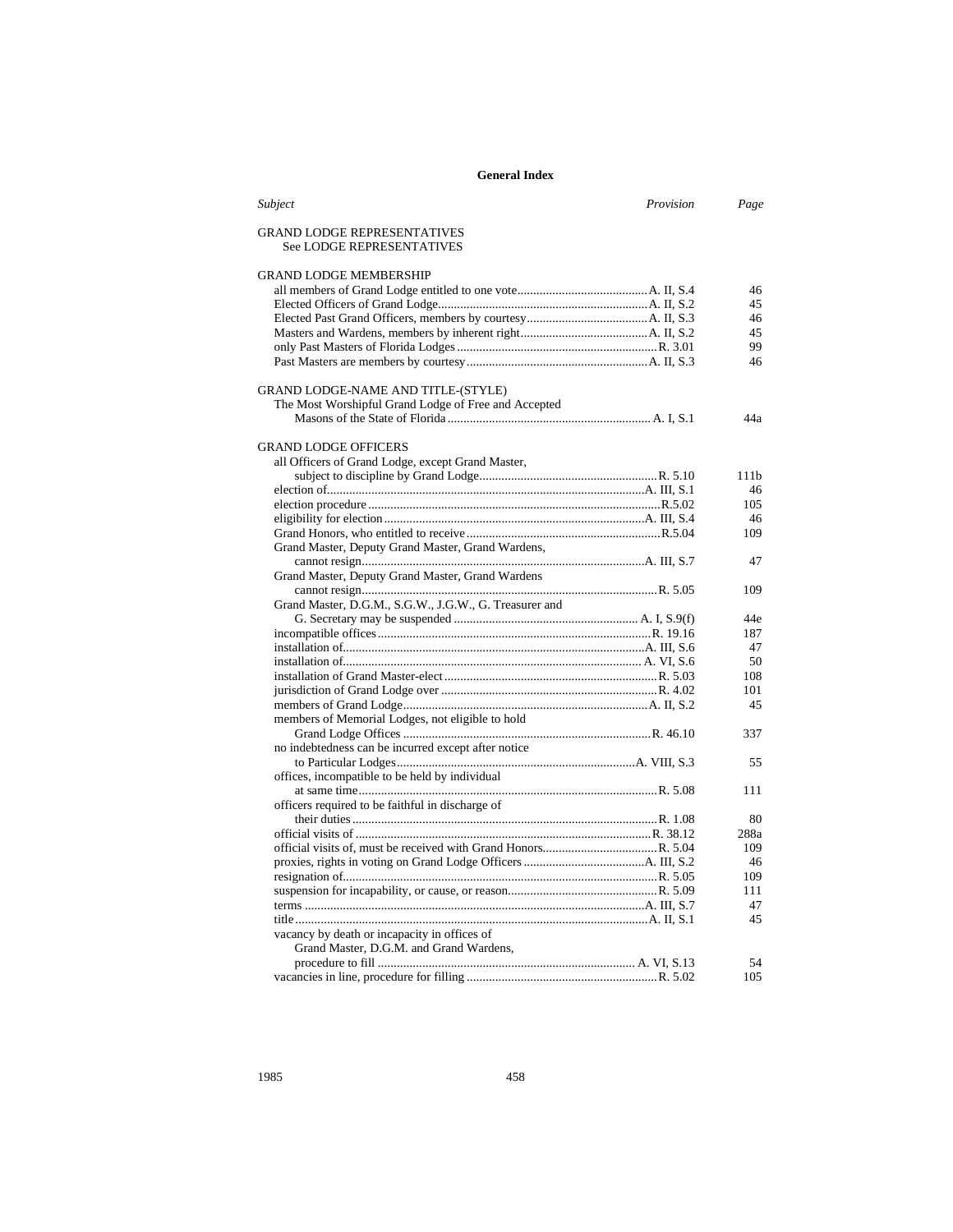| Subject                                                                   | Provision | Page |
|---------------------------------------------------------------------------|-----------|------|
| GRAND LODGE OFFICERS, SUBORDINATE<br>See SUBORDINATE GRAND LODGE OFFICERS |           |      |
| <b>GRAND LODGE PROCEEDINGS</b>                                            |           |      |
| Corporate Board, minutes of all meetings shall be                         |           | 226  |
|                                                                           |           | 74   |
|                                                                           |           | 51   |
|                                                                           |           | 135  |
|                                                                           |           | 51   |
| must be signed by Grand Master and Junior Past                            |           |      |
|                                                                           |           | 51   |
|                                                                           |           | 135  |
| names of members of newly Chartered Lodges to be                          |           |      |
|                                                                           |           | 134  |
| Regulations and amendments thereto since last                             |           |      |
|                                                                           |           | 134  |
|                                                                           |           | 134  |
| <b>GRAND LODGE PROPERTIES</b>                                             |           |      |
| See GRAND LODGE PROPERTIES COMMITTEE                                      |           |      |
| <b>GRAND LODGE PROPERTIES COMMITTEE</b>                                   |           |      |
| all real and tangible personal property of residents                      |           |      |
| of Masonic Home turned over to Properties                                 |           |      |
|                                                                           |           | 367  |
|                                                                           |           | 44c  |
| Board of Trustees of Masonic Home to report all real                      |           |      |
|                                                                           |           | 361  |
| buildings of Grand Lodge sold, demolished or abandoned,                   |           |      |
|                                                                           |           | 288  |
|                                                                           |           | 145  |
|                                                                           |           | 145  |
|                                                                           |           | 145  |
|                                                                           |           | 56b  |
| Grand Lodge Properties Committee, under supervision                       |           |      |
|                                                                           |           | 44c  |
| has care, custody and control of all properties except                    |           |      |
|                                                                           |           | 145  |
| Lodge proposed plans for building, financing, and purchase                |           |      |
|                                                                           |           | 244  |
| Masonic Home Residents title insurance                                    |           |      |
|                                                                           |           | 367  |
|                                                                           |           | 151  |
| serving or sale of beer, wine, liquor, or intoxicating                    |           |      |
|                                                                           |           | 318  |
| GRAND LODGE-RELATIONS WITH OTHER JURISDICTIONS                            |           |      |
| advancement of candidate who moves to another Grand                       |           |      |
|                                                                           |           | 180  |
| all inter-jurisdictional correspondence, sent through                     |           |      |
|                                                                           |           | 171  |
| certificate for member of defunct Lodge has force                         |           |      |
|                                                                           |           | 304  |

459 2012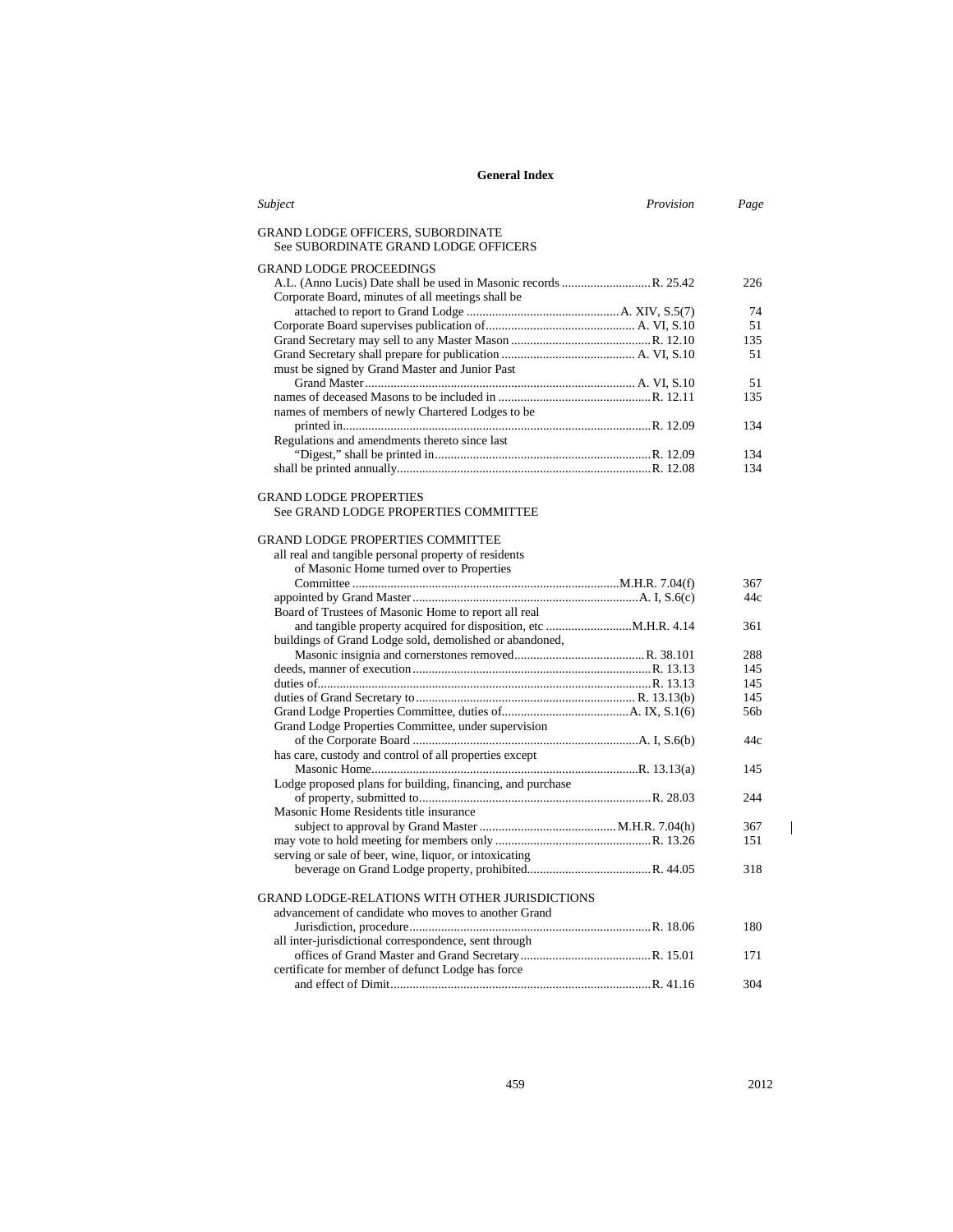| Subject                                                   | Provision | Page |
|-----------------------------------------------------------|-----------|------|
| courtesy Degree work for another Grand Jurisdiction,      |           |      |
|                                                           |           | 297  |
|                                                           |           | 297  |
| courtesy work in Lodge not recognized by this             |           |      |
|                                                           |           | 297  |
| courtesy work, member of Florida Lodge has right          |           |      |
|                                                           |           | 297  |
|                                                           |           | 304  |
| Florida Lodges must not contribute funds to foreign       |           |      |
|                                                           |           | 224  |
|                                                           |           | 293  |
| Grand Lodge recognizes acts of other Grand                |           |      |
|                                                           |           | 171  |
|                                                           |           | 171  |
| jurisdiction ceases over non-Mason, moving to another     |           |      |
|                                                           |           | 181  |
| jurisdiction over rejected applicants moving to other     |           |      |
|                                                           |           | 181  |
| Lodges must not contribute funds to foreign jurisdictions |           |      |
|                                                           |           | 242  |
| Lodges must respect jurisdiction of other Grand           |           |      |
|                                                           |           | 224  |
| member of foreign Grand Jurisdiction not recognized,      |           |      |
|                                                           |           | 258  |
| petitioner for Degrees rejected in Sister Grand           |           |      |
|                                                           |           | 258  |
| petitioner rejected in Sister Grand Jurisdiction,         |           |      |
|                                                           |           | 263  |
| recognition of foreign jurisdictions, subject to          |           |      |
|                                                           |           | 143  |
| representatives must be members of Grand Lodge in         |           |      |
|                                                           |           | 171  |
| representatives to other Grand Jurisdictions, appointed   |           |      |
|                                                           |           | 171  |
| respects the law of Sister Grand Jurisdictions,           |           |      |
|                                                           |           | 180  |
| unaffiliated Masons not eligible to be Grand              |           |      |
|                                                           |           | 171  |
| U.D. Lodges in foreign jurisdictions, Florida members     |           |      |
|                                                           |           | 229  |
| unrecognized jurisdictions, members of prohibited from    |           |      |
|                                                           |           | 305  |
| waiver of jurisdiction over a non-member moved to         |           |      |
|                                                           |           | 181  |
| GRAND LODGE REPRESENTATIVES                               |           |      |
| See LODGE REPRESENTATIVES                                 |           |      |
|                                                           |           |      |
| GRAND LODGE RESOLUTIONS, COMMITTEE ON,                    |           |      |
| SUB-COMMITTEE OF JURISPRUDENCE COMMITTEE                  |           |      |
|                                                           |           |      |

| 59 |
|----|
|    |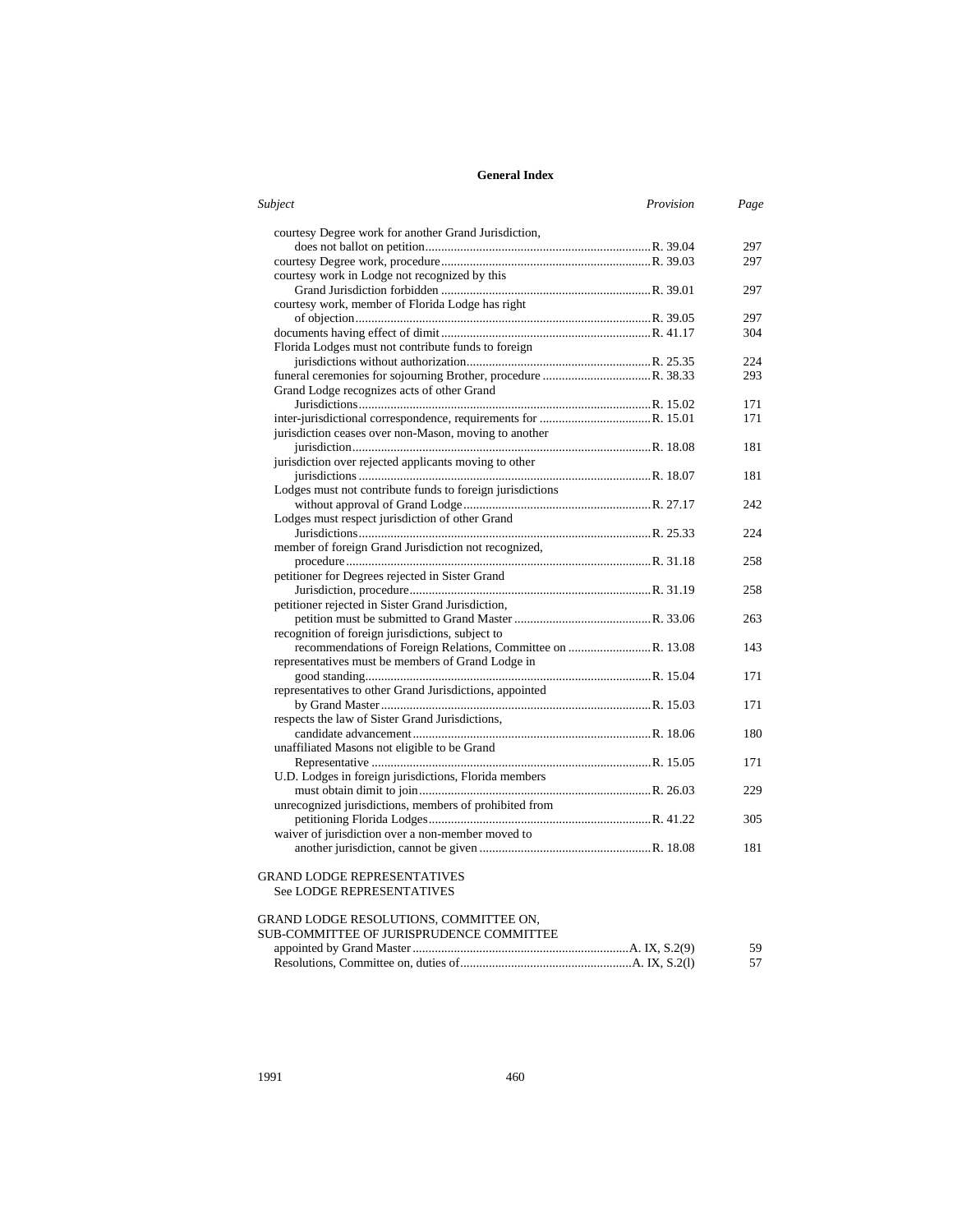| Subject                                                                             | Provision | Page             |
|-------------------------------------------------------------------------------------|-----------|------------------|
| GRAND LODGE-RETURNS AND REPORTS OF LODGES<br>See RETURNS AND REPORTS TO GRAND LODGE |           |                  |
| GRAND LODGE-REVENUE AND FINANCES                                                    |           |                  |
| all Corporate Board minutes to be attached to                                       |           |                  |
|                                                                                     |           | 163              |
|                                                                                     |           | 55               |
|                                                                                     |           | 153              |
|                                                                                     |           | 153              |
|                                                                                     |           | 153              |
|                                                                                     |           | 163 <sub>b</sub> |
|                                                                                     |           | 74               |
| bequests and devises benefit of Masonic Home credited                               |           |                  |
| to Masonic Home Building Fund unless otherwise specified R. 14.09                   |           | 155              |
| budget, appropriation shall be made for committees                                  |           |                  |
|                                                                                     |           | 60               |
|                                                                                     |           | 72               |
| budget preparation, Finance and Accounts Committee                                  |           |                  |
|                                                                                     |           | 168              |
| budget shall not be proposed for more than available                                |           |                  |
|                                                                                     |           | 161              |
|                                                                                     |           | 72               |
|                                                                                     |           | 168              |
|                                                                                     |           | 162              |
| Corporate Board authorized to invest current revenue                                |           |                  |
|                                                                                     |           | 163              |
|                                                                                     |           | 165              |
| Corporate Board-data processing membership and                                      |           |                  |
|                                                                                     |           | 154              |
|                                                                                     |           | 73               |
|                                                                                     |           | 158              |
| Corporate Board-implementation of data processing                                   |           |                  |
|                                                                                     |           | 154              |
|                                                                                     |           | 44c              |
| Corporate Board, members of, executive powers and                                   |           |                  |
|                                                                                     |           | 44c              |
| Corporate Board, members of, executive powers and                                   |           |                  |
|                                                                                     |           | 72               |
| Corporate Board-place grave markers places of                                       |           |                  |
| burial. Past Grand Masters and Past Elected                                         |           |                  |
|                                                                                     |           | 165              |
| Corporate Board-send proposed budget to LodgesR. 14.12(2)(d)                        |           | 161              |
| Corporate Board-set up system of accounts for                                       |           |                  |
|                                                                                     |           | 165              |
| Corporate Board shall purchase bond covering                                        |           |                  |
|                                                                                     |           | 195              |
| Corporate Board shall employ services of all banks                                  |           |                  |
|                                                                                     |           | 164              |
| Corporate Board, to establish Data Processing Lodge                                 |           |                  |
|                                                                                     |           | 249              |
| Corporate Board to set prices for printed material                                  |           | 103              |
|                                                                                     |           |                  |

461 2018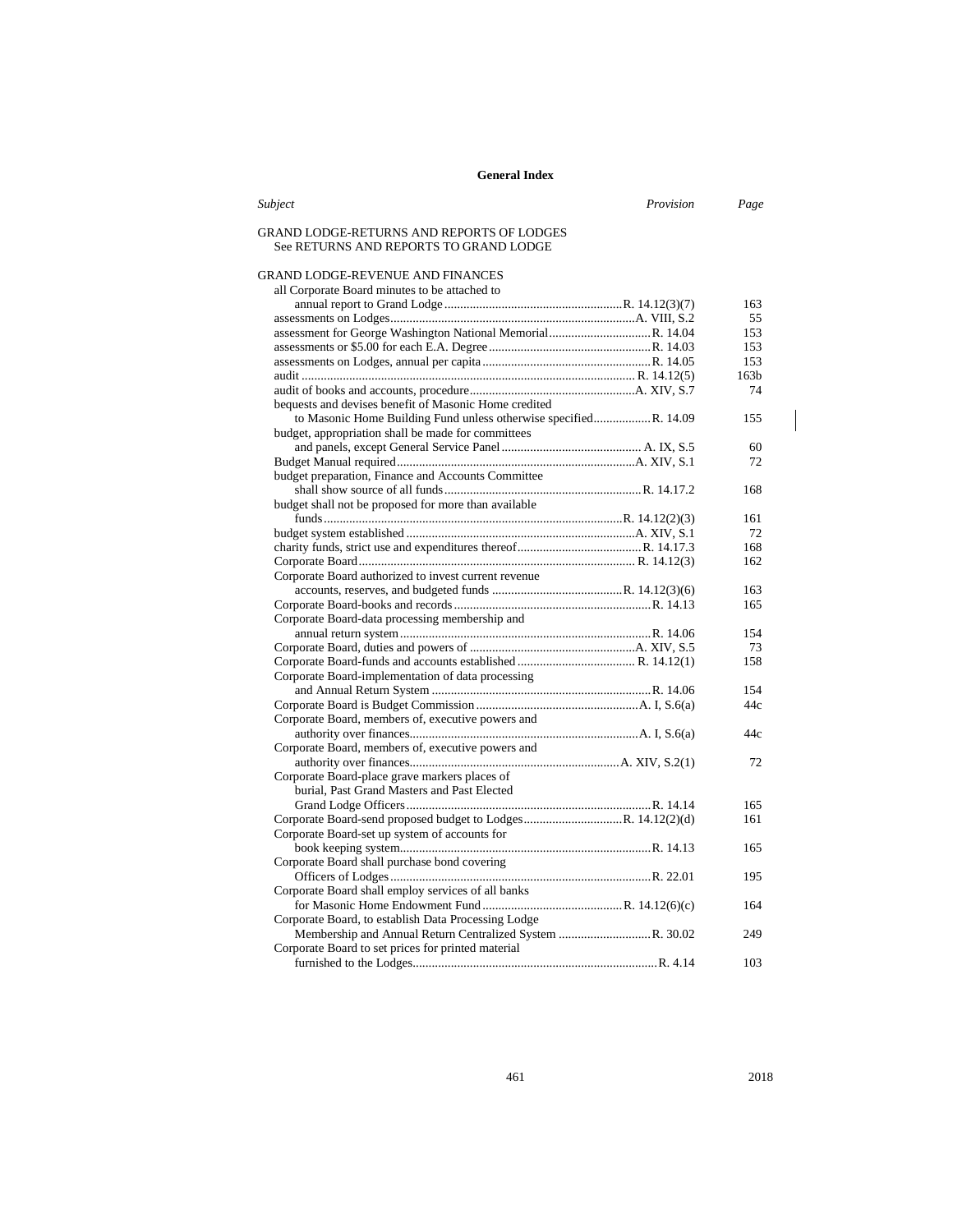| Provision<br>Page | Subject                                                             |
|-------------------|---------------------------------------------------------------------|
| 56                |                                                                     |
| 72                |                                                                     |
| 162               | Corporate Board of Directors is the Budget CommissionR. 14.12(3)(a) |
|                   | Corporate Board powers, supervises all financial                    |
| 44c               |                                                                     |
|                   | cost of funerals of residents in Masonic Home,                      |
| 371               |                                                                     |
| 74b               |                                                                     |
| 167               |                                                                     |
|                   | defunct Lodges, Grand Master may waive fees and                     |
| 305               |                                                                     |
| 74                |                                                                     |
| 163a              |                                                                     |
| 158               |                                                                     |
| 170               |                                                                     |
| 55                |                                                                     |
|                   | fee of \$5.00 to Grand Secretary for Charter or                     |
| 55                |                                                                     |
|                   | Finance and Accounts Committee prepares and presents                |
| 166               |                                                                     |
|                   | Finance and Accounts Committee to calculate portion                 |
|                   | of charity funds for compensation to administrative                 |
| 168g              |                                                                     |
|                   | Florida Lodge of Research, not liable for per capita tax            |
| 333               |                                                                     |
| 158               |                                                                     |
|                   |                                                                     |
| 163               |                                                                     |
|                   | Grand Lodge Administrative Endowment Fund, includes                 |
| 159               |                                                                     |
|                   | Grand Lodge Administrative Endowment Fund, Sacred Trust,            |
| 75                |                                                                     |
|                   | Grand Lodge dues and assessments due before                         |
| 154               |                                                                     |
| 244               |                                                                     |
|                   | grave marker for Past Grand Masters and Elected                     |
| 165               |                                                                     |
| 234b              |                                                                     |
|                   | Lodge must account for G.L. per capita of reinstated                |
| 154               |                                                                     |
| 160               |                                                                     |
| 163c              |                                                                     |
|                   | Masonic Home Endowment Fund, Corporate Board                        |
| 74a               |                                                                     |
|                   | Masonic Home Endowment and Investment Committee, make               |
| 56                |                                                                     |
| 75                |                                                                     |
| 159               |                                                                     |
|                   | membership in more than one Florida Lodge during                    |
| 55                |                                                                     |
|                   | gifts, donations, bequests accepted only with approval              |

 $\begin{array}{c} \rule{0pt}{2ex} \rule{0pt}{2ex} \rule{0pt}{2ex} \rule{0pt}{2ex} \rule{0pt}{2ex} \rule{0pt}{2ex} \rule{0pt}{2ex} \rule{0pt}{2ex} \rule{0pt}{2ex} \rule{0pt}{2ex} \rule{0pt}{2ex} \rule{0pt}{2ex} \rule{0pt}{2ex} \rule{0pt}{2ex} \rule{0pt}{2ex} \rule{0pt}{2ex} \rule{0pt}{2ex} \rule{0pt}{2ex} \rule{0pt}{2ex} \rule{0pt}{2ex} \rule{0pt}{2ex} \rule{0pt}{2ex} \rule{0pt}{2ex} \rule{0pt}{$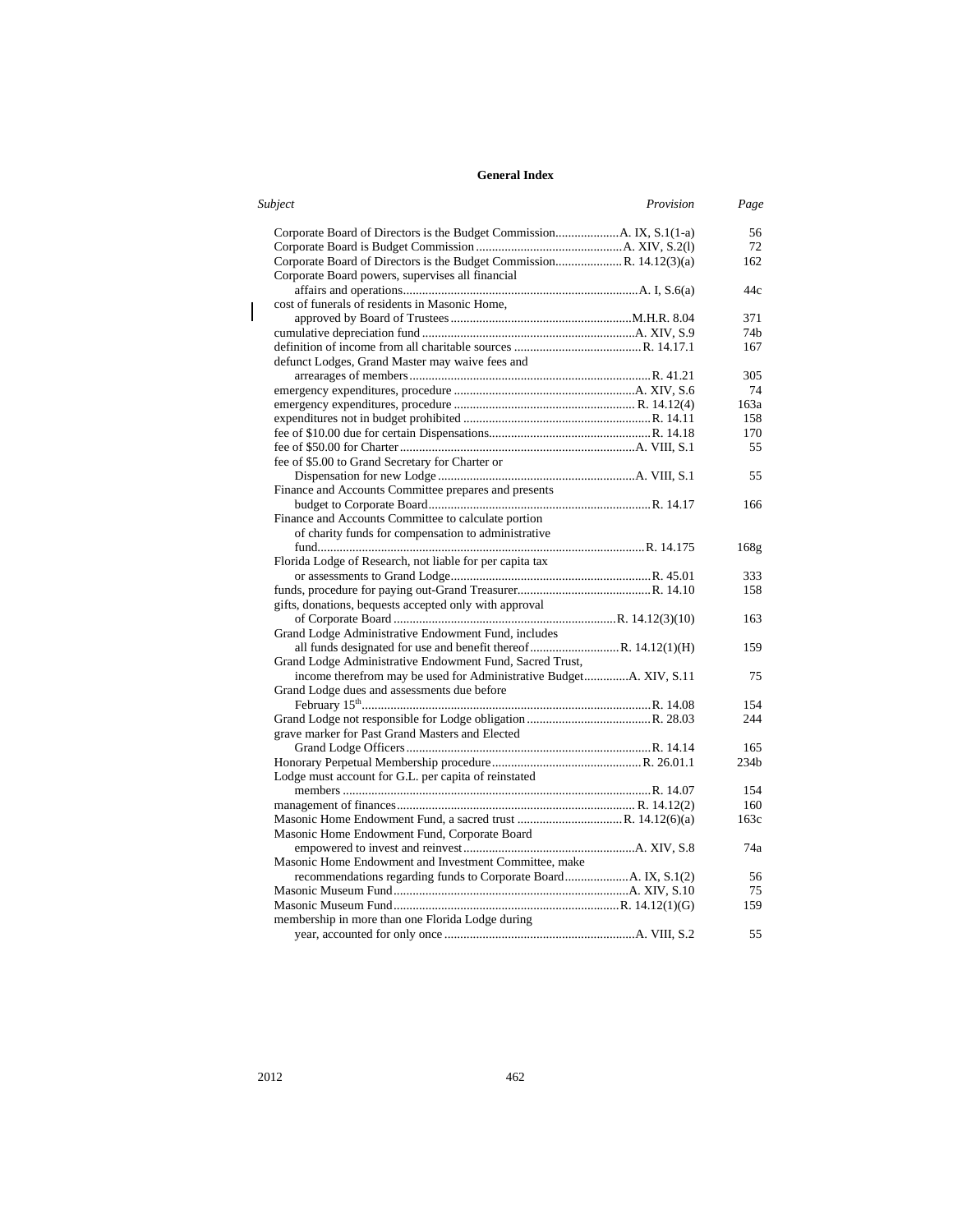| Subject                                              | Provision | Page |
|------------------------------------------------------|-----------|------|
| Memorial Lodges, not liable to Grand Lodge for dues, |           |      |
|                                                      |           | 337  |
| no assessment can be made on Lodges without notice   |           |      |
|                                                      |           | 153  |
| no assessment on Lodges can be made except as        |           |      |
|                                                      |           | 153  |
| no indebtedness can be incurred except after notice  |           |      |
|                                                      |           | 55   |
| Order of Eastern Star Ledger Account, Budget         |           |      |
|                                                      |           | 165  |
|                                                      |           | 154  |
|                                                      |           | 231  |
|                                                      |           | 233  |
|                                                      |           | 314  |
|                                                      |           | 49   |
|                                                      |           | 72a  |
|                                                      |           | 103  |
| proposal for increase of assessment must be filed    |           |      |
| with Grand Secretary 75 days before Grand            |           |      |
|                                                      |           | 153  |
| proposed budget and simplified statement sent to     |           |      |
|                                                      |           | 72a  |
| proposed budget, submitted to Grand Lodge in Annual  |           |      |
|                                                      |           | 73   |
| reinstatement of Lodge members, per capita must be   |           |      |
|                                                      |           | 249  |
|                                                      |           | 49   |
| system of classification and investment of all       |           |      |
|                                                      |           | 168a |
| vote on assessment, same as vote for Grand Lodge     |           |      |
|                                                      |           | 136  |
|                                                      |           |      |

#### GRAND LODGE RITUAL AND CEREMONIES See RITUAL AND CEREMONIES

## GRAND MARSHAL

See SUBORDINATE GRAND LODGE OFFICERS

#### GRAND MASTER

|                                                         | 50  |
|---------------------------------------------------------|-----|
|                                                         | 101 |
|                                                         | 115 |
|                                                         | 227 |
|                                                         | 49  |
|                                                         | 44c |
| all inter-jurisdictional correspondence, except request |     |
|                                                         | 171 |
|                                                         | 46  |
| amendments of Lodge By-Laws, received from Grand        |     |
|                                                         | 200 |
|                                                         | 113 |
|                                                         | 47  |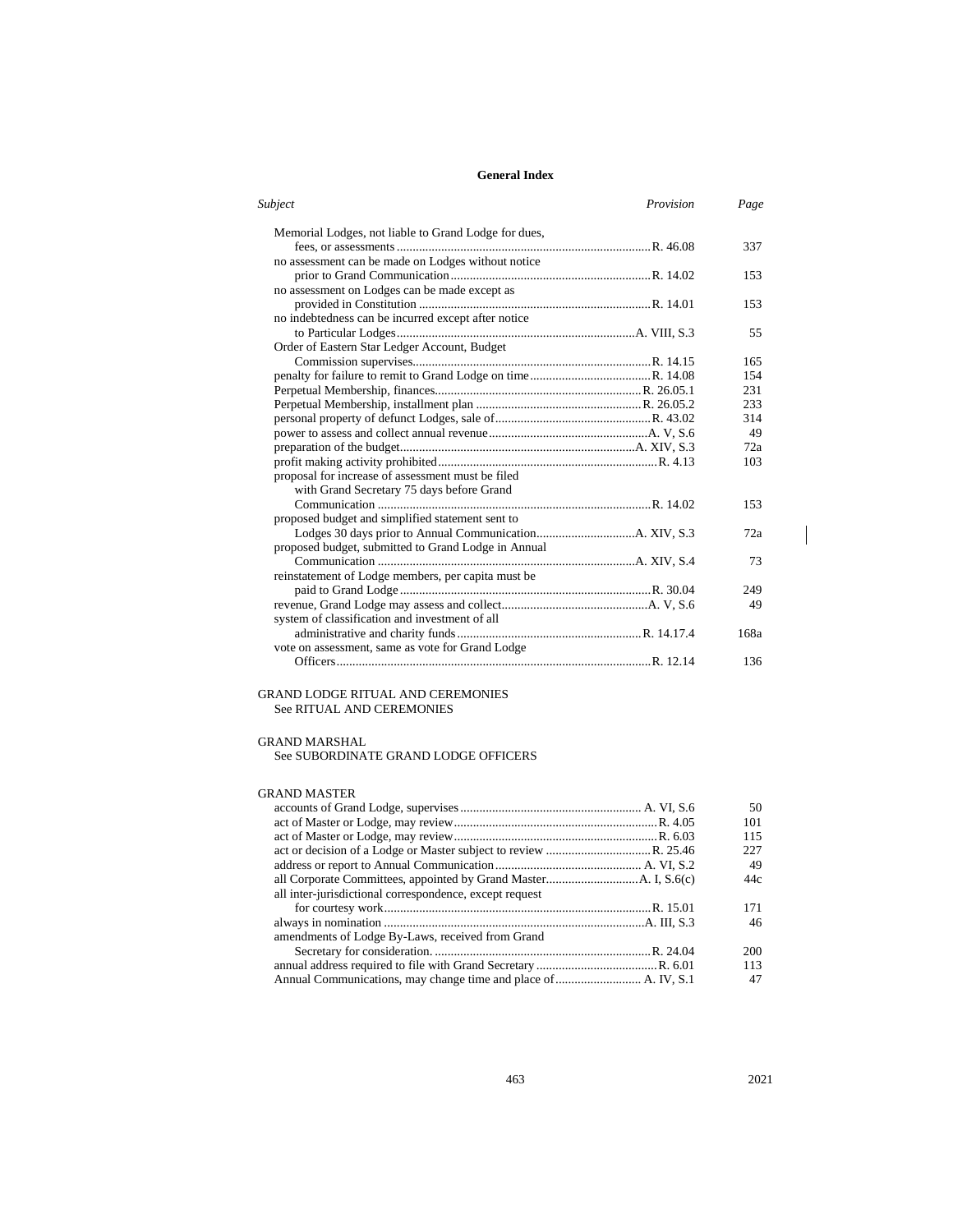| Subject                                                | Provision | Page |
|--------------------------------------------------------|-----------|------|
| appeals to Grand Lodge from judgment of Lodge or       |           |      |
|                                                        |           | 332m |
|                                                        |           | 226  |
|                                                        |           | 237a |
| applicants to Masonic Home or Relief, approved         |           |      |
|                                                        |           | 367  |
|                                                        |           | 50   |
|                                                        |           | 59   |
|                                                        |           | 171  |
|                                                        |           | 57   |
|                                                        |           | 44c  |
| Board of Trustees of Masonic Home, all transactions,   |           |      |
|                                                        |           | 361  |
| Board of Trustees of Masonic Home meetings,            |           |      |
|                                                        |           | 372  |
| bonds of Officers and employees of Masonic Home, in    |           |      |
|                                                        |           | 361  |
|                                                        |           | 50   |
| buildings, of Grand Lodge and Particular Lodges, sold, |           |      |
| demolished, or abandoned, shall direct removal of      |           |      |
|                                                        |           | 288a |
|                                                        |           | 244  |
| By-Laws of Lodges, not valid until approved by Grand   |           |      |
|                                                        |           | 200  |
| candidate, rejected in another Grand Jurisdiction,     |           |      |
|                                                        |           | 258  |
|                                                        |           | 111  |
|                                                        |           | 187  |
|                                                        |           | 109  |
| Charter granted U.D. Lodge, G.M. directs time of       |           |      |
|                                                        |           | 310  |
| Charter of new Lodge, held by G.S. subject to order    |           |      |
|                                                        |           | 310  |
|                                                        |           | 225  |
|                                                        |           | 224  |
|                                                        |           | 311  |
| controversial communications, Grand Master shall       |           |      |
|                                                        |           | 235  |
| cornerstone ceremonies, should receive complete        |           |      |
|                                                        |           | 288  |
| cornerstone, eligibility of edifice discretionary with |           |      |
|                                                        |           | 288  |
|                                                        |           | 288  |
|                                                        |           | 288  |
| cornerstone laying ceremonies, who supervises in       |           |      |
|                                                        |           | 288  |
|                                                        |           | 72   |
| Corporate Board, Grand Master appoints successors to   |           |      |
|                                                        |           | 44b  |
|                                                        |           | 44a  |
|                                                        |           | 314  |
|                                                        |           | 316  |

 $\bigg\}$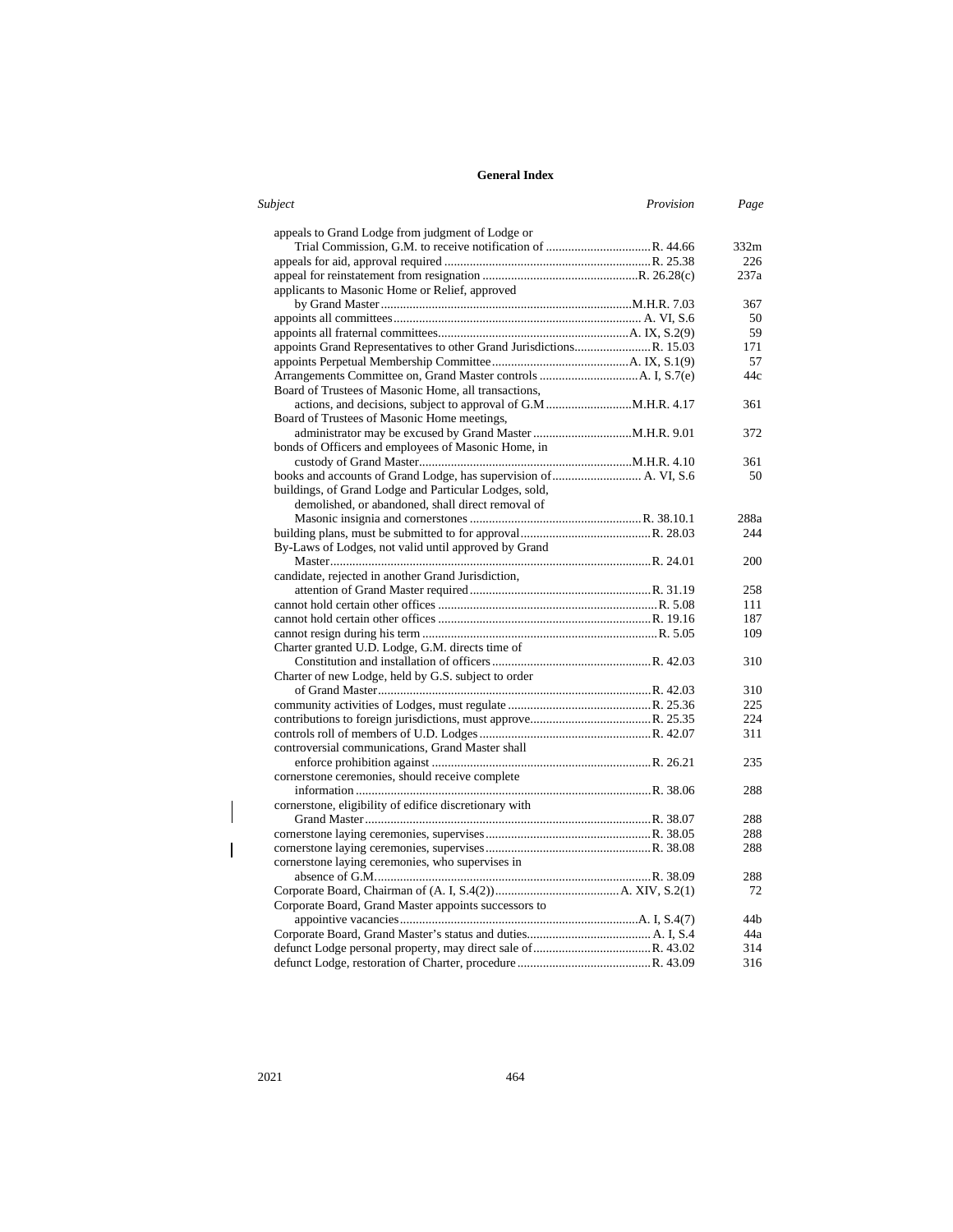| Subject                                                            | Provision | Page |
|--------------------------------------------------------------------|-----------|------|
| defunct Lodge suspended member, may restore upon                   |           |      |
|                                                                    |           | 241  |
|                                                                    |           | 277  |
|                                                                    |           | 119  |
|                                                                    |           | 118  |
|                                                                    |           | 118  |
|                                                                    |           | 119  |
|                                                                    |           | 119  |
|                                                                    |           | 118  |
|                                                                    |           | 119  |
| Dispensation, charge \$10.00 for Degrees short of time,            |           |      |
|                                                                    |           | 170  |
|                                                                    |           | 288  |
| Dispensation, cannot permit election or installation of            |           |      |
|                                                                    |           | 119  |
|                                                                    |           | 50   |
|                                                                    |           |      |
|                                                                    |           | 50   |
| Dispensations for public processions on extraordinary              |           |      |
|                                                                    |           | 117  |
| Dispensation for public processions and extraordinary              |           |      |
|                                                                    |           | 293  |
| Dispensation for U.D. Lodge, requires signature of                 |           |      |
|                                                                    |           | 309  |
| Dispensation not necessary for public installation                 |           |      |
|                                                                    |           | 119  |
| Dispensation, physical disability or handicap of a                 |           |      |
|                                                                    |           | 252a |
|                                                                    |           | 118  |
| Dispensation to accept petition from rejected candidate,           |           |      |
|                                                                    |           | 274  |
| Dispensation to authorize Lodge change of meeting place R. 6.12(b) |           | 119  |
|                                                                    |           | 119  |
| Dispensation to authorize work when Lodge Charter                  |           |      |
|                                                                    |           | 119  |
|                                                                    |           | 118  |
|                                                                    |           | 118  |
| Dispensation to confer more than one Degree at                     |           |      |
|                                                                    |           | 118  |
|                                                                    |           | 118  |
|                                                                    |           | 118  |
|                                                                    |           | 336  |
| Dispensation to install Grand Lodge Officer by proxy               |           |      |
|                                                                    |           | 118  |
|                                                                    |           | 118  |
|                                                                    |           | 130  |
| documents of Grand Lodge shall be executed by                      |           |      |
|                                                                    |           | 44e  |
| duplicate copies of written work in vault in                       |           |      |
|                                                                    |           | 286b |
| duties of office, Grand Master unable or incapable                 |           |      |
|                                                                    |           | 111  |
|                                                                    |           | 46   |
|                                                                    |           |      |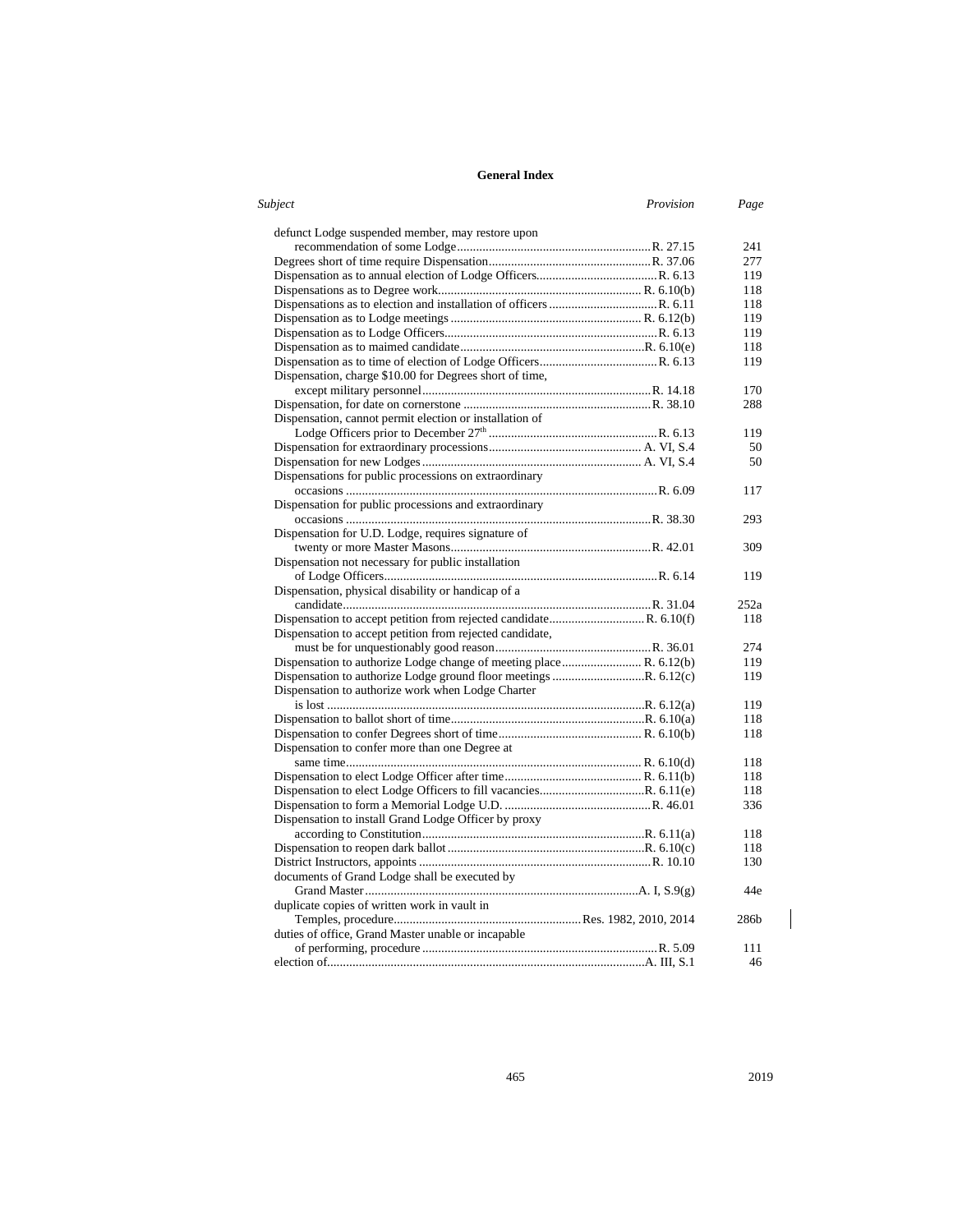| Subject                                                  | Provision | Page             |
|----------------------------------------------------------|-----------|------------------|
|                                                          |           | 105              |
|                                                          |           | 46               |
| emergency relief, limitations may be increased with      |           |                  |
|                                                          |           | 375              |
| Emergent Communication, may call at any time             |           |                  |
|                                                          |           | 133              |
| financing of Lodge property, must be submitted to by     |           |                  |
|                                                          |           | 244              |
| Fraternal Committees, subject to appointment,            |           |                  |
| supervision, direction, and control of the               |           |                  |
|                                                          |           | 44c              |
|                                                          |           | 164              |
|                                                          |           | 49               |
|                                                          |           | 131              |
|                                                          |           | 109              |
|                                                          |           | 288a             |
|                                                          |           | 332q             |
| Grand Master's Coordinating Committee, Grand             |           |                  |
|                                                          |           | 44c              |
|                                                          |           | 47               |
|                                                          |           | 108              |
|                                                          |           | 44e              |
|                                                          |           | 44b              |
| Grand Representatives of Florida in other jurisdictions, |           |                  |
|                                                          |           | 171              |
|                                                          |           | 46               |
| indebtedness of Grand Lodge, first must notify           |           |                  |
|                                                          |           | 55               |
|                                                          |           | 50               |
| in recess of Grand Lodge all executive powers and        |           |                  |
| authority in Fraternal matters, devolve upon Grand       |           |                  |
|                                                          |           |                  |
|                                                          |           | 50<br>47         |
|                                                          |           | 50               |
|                                                          |           |                  |
|                                                          |           | 44c              |
|                                                          |           | 244              |
|                                                          |           | 62               |
|                                                          |           | 115              |
| Lodge Charter, may authorize issue of copy when          |           |                  |
|                                                          |           | 115              |
| Lodge Charters, new, held by G.S. subject to order       |           |                  |
|                                                          |           | 310              |
|                                                          |           | 50               |
| Lodge membership cards, format approved by Grand         |           |                  |
|                                                          |           | 234 <sub>b</sub> |
|                                                          |           | 62               |
|                                                          |           | 115              |
| "Lodge System of Masonic Education,"                     |           |                  |
|                                                          |           | 282              |
|                                                          |           | 311              |
|                                                          |           | 46               |

 $\begin{array}{c} \hline \end{array}$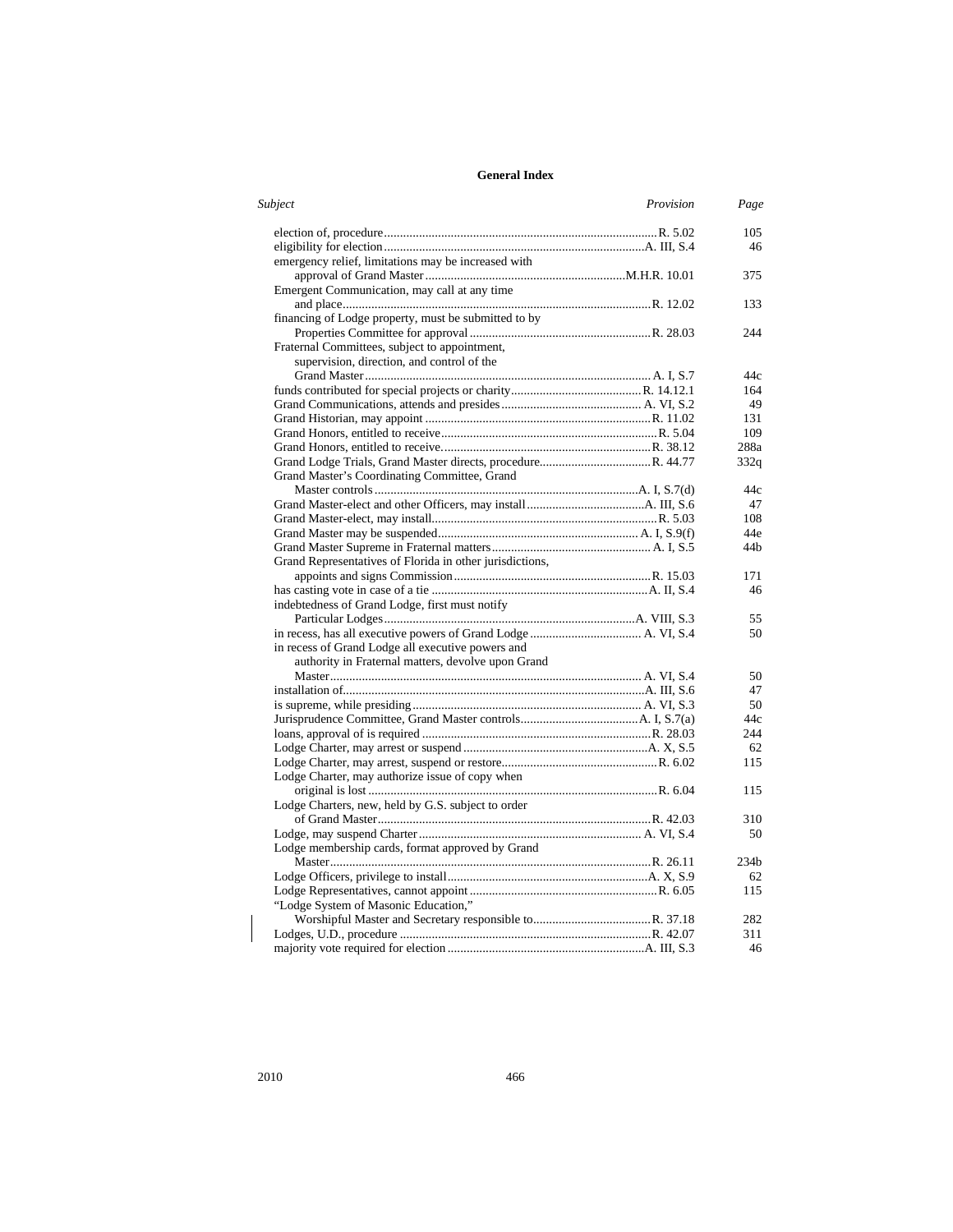| Subject                                                               | Provision | Page |
|-----------------------------------------------------------------------|-----------|------|
|                                                                       |           | 50   |
|                                                                       |           | 70   |
|                                                                       |           | 117  |
| Masonic cornerstones in public buildings, sold,                       |           |      |
| demolished or abandoned, effort should be made for                    |           |      |
|                                                                       |           | 288a |
| Masonic Education, Committee On, Grand Master                         |           |      |
|                                                                       |           | 44d  |
| Masonic Home Petty Cash Fund, G.M. may increase                       |           |      |
|                                                                       |           | 378  |
| Masonic Home residents title insurance                                |           |      |
|                                                                       |           | 367  |
| Masonic Home Residents Trust Accounts, monthly                        |           |      |
| amount of charges thereto, approved by Corporate Board  M.H.R. 12.08  |           | 380  |
|                                                                       |           | 50   |
|                                                                       |           | 333  |
| may designate member of committee, State Chairman                     |           |      |
|                                                                       |           | 152  |
| may designate time and place of meeting of Board                      |           |      |
|                                                                       |           | 69   |
| member of defunct Lodge, may waive collection of fees                 |           |      |
|                                                                       |           | 305  |
|                                                                       |           | 116  |
|                                                                       |           | 44c  |
| must approve Lodge sponsorship of programs, projects                  |           |      |
|                                                                       |           | 225  |
| new Lodges, may grant Dispensation for in recess of                   |           |      |
|                                                                       |           | 54   |
|                                                                       |           | 310  |
|                                                                       |           | 50   |
|                                                                       |           |      |
|                                                                       |           | 111  |
|                                                                       |           | 188  |
|                                                                       |           | 109  |
|                                                                       |           | 310  |
| original and duplicate copies of Forms and Ceremonies,                |           |      |
|                                                                       |           | 76a  |
| orphan children of Master Masons, assistance arranged                 |           |      |
|                                                                       |           | 381  |
|                                                                       |           | 57   |
| penal affairs, copies of all orders relating thereto,                 |           |      |
|                                                                       |           | 322c |
|                                                                       |           | 44c  |
|                                                                       |           | 322a |
|                                                                       |           | 329  |
| petition for reinstatement of resigned member, must consider R. 26.28 |           | 237  |
| petitioner to Florida Lodge, rejected in Sister Grand                 |           |      |
|                                                                       |           | 274  |

467 2021

 $\bar{\mathbf{l}}$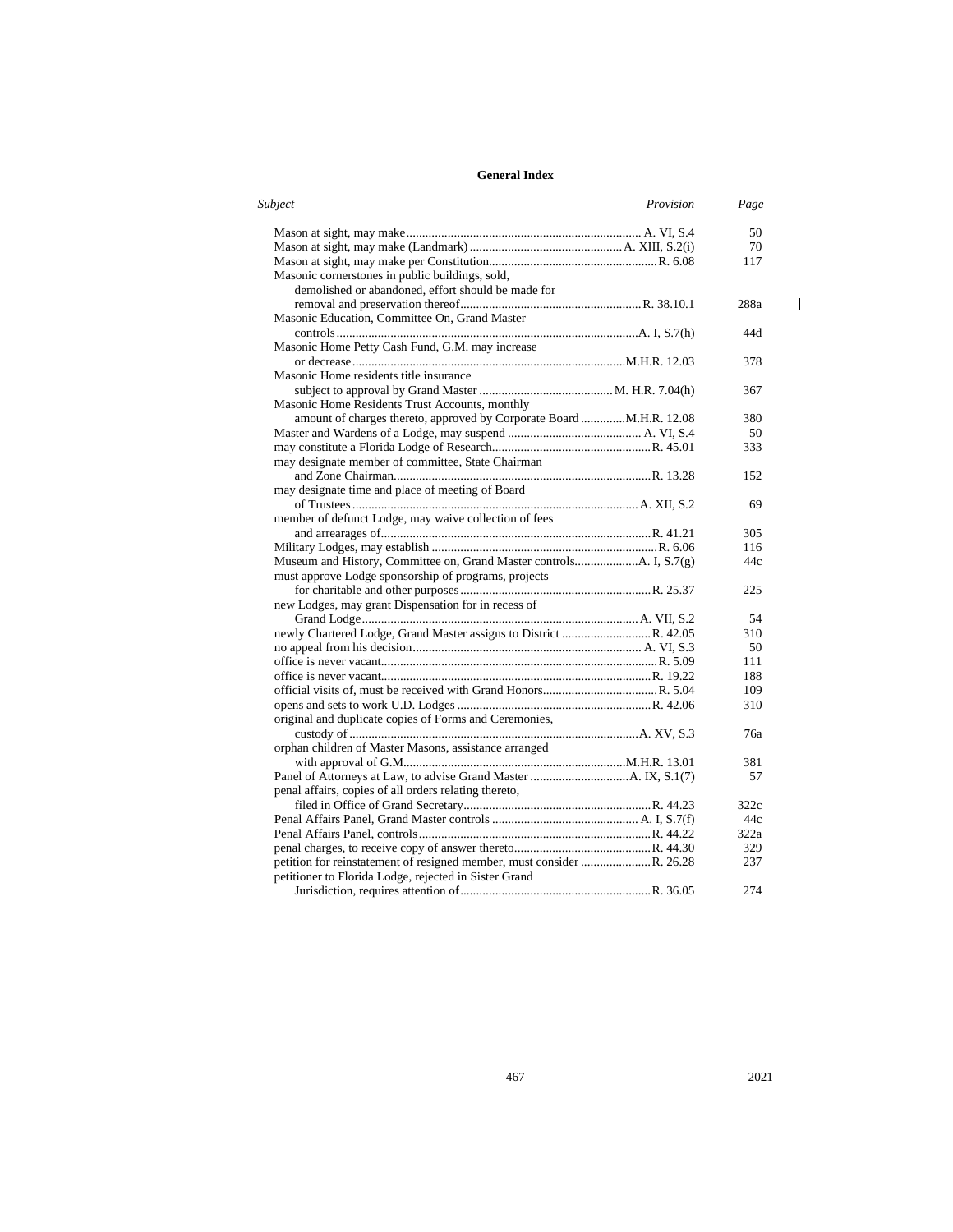| <b>Subject</b><br>Provision                                              | Page |
|--------------------------------------------------------------------------|------|
| prerogatives only restricted by Constitution and                         |      |
|                                                                          | 117  |
|                                                                          | 47   |
|                                                                          | 103  |
| Public Education and Citizenship Committee, Grand                        |      |
|                                                                          | 44d  |
| rejected candidate of foreign jurisdiction, Grand                        |      |
|                                                                          | 263  |
|                                                                          | 47   |
|                                                                          | 109  |
| resignation from Freemasonry of a member, may accept R. 26.28            | 237  |
| Returns and Credentials Committee, Grand Master                          |      |
|                                                                          | 44c  |
|                                                                          | 47   |
| Subordinate Grand Officers, shall appoint and                            |      |
|                                                                          | 46   |
|                                                                          | 45   |
|                                                                          | 50   |
| succeeded by Deputy Grand Master on death or                             |      |
|                                                                          | 51   |
| suspension for non-payment of dues, only Grand Master                    |      |
|                                                                          | 240  |
| suspension for non-payment of dues, only one who can                     |      |
|                                                                          | 249  |
|                                                                          | 47   |
|                                                                          | 45   |
|                                                                          | 332i |
| Trial Commission, Grand Master to receive copy of                        |      |
|                                                                          | 332k |
|                                                                          | 322c |
|                                                                          | 331  |
|                                                                          | 48   |
|                                                                          | 311  |
|                                                                          | 310  |
|                                                                          | 311  |
|                                                                          | 310  |
|                                                                          | 322  |
| vacancy in office by death or incapacity, procedure to fill  A. VI. S.13 | 54   |
|                                                                          | 50   |
|                                                                          | 59   |
|                                                                          | 44c  |
| Workshop for Lodge Officers, Committee on, Grand                         |      |
|                                                                          | 44d  |
|                                                                          | 62   |
|                                                                          | 285  |
|                                                                          | 44d  |
| GRAND MASTER'S COORDINATING COMMITTEE                                    |      |
|                                                                          | 59   |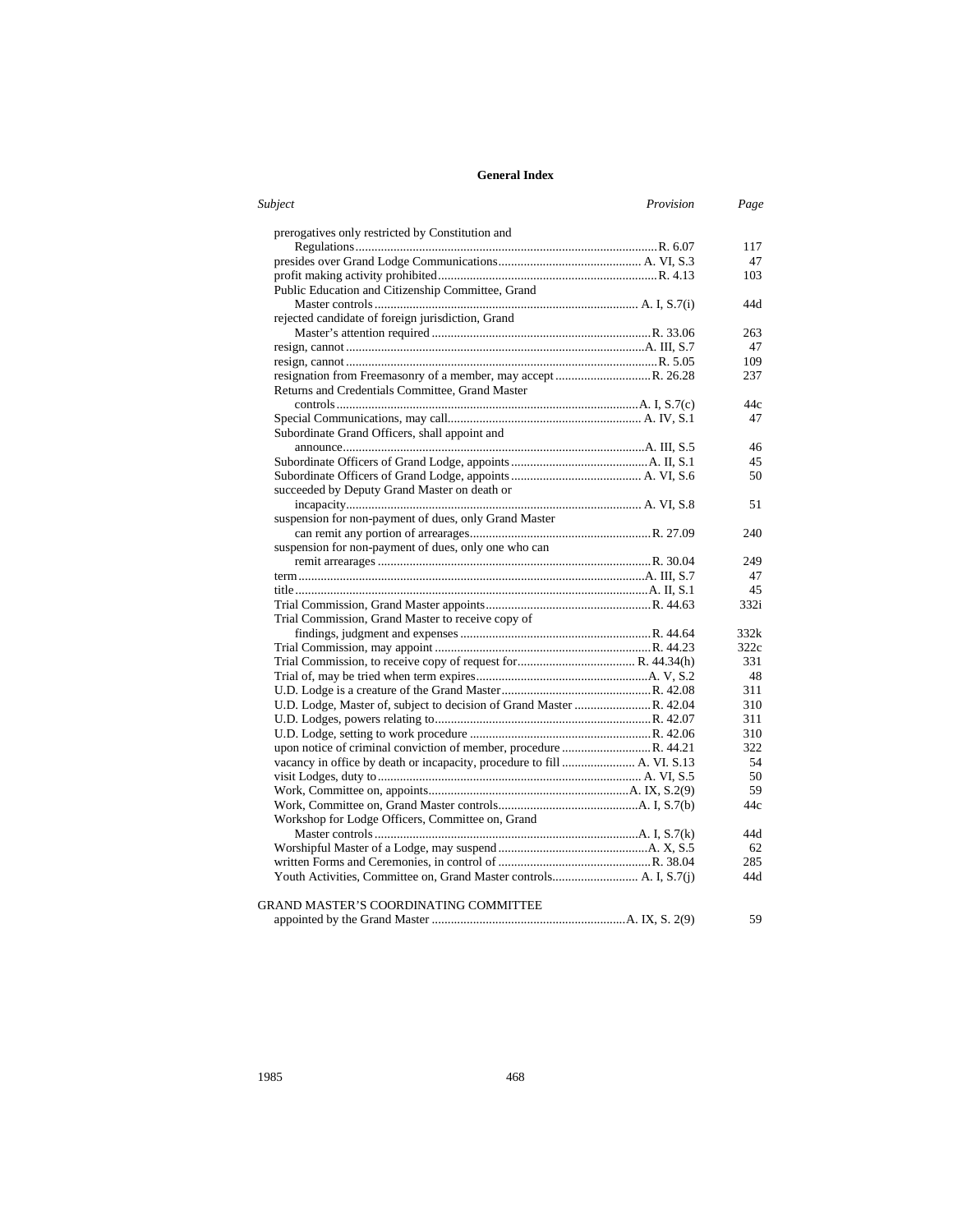| Subject                                                    | Provision | Page |
|------------------------------------------------------------|-----------|------|
|                                                            |           | 58   |
|                                                            |           | 148  |
| Fraternal Committee, subject to supervision, direction,    |           |      |
|                                                            |           | 44c  |
|                                                            |           | 151  |
| unfinished business, refer for appropriate report          |           |      |
|                                                            |           | 148  |
|                                                            |           |      |
| <b>GRAND MUSICIAN</b>                                      |           |      |
|                                                            |           | 131  |
|                                                            |           | 104  |
|                                                            |           | 131  |
|                                                            |           |      |
| <b>GRAND ORATOR</b>                                        |           |      |
| See SUBORDINATE GRAND LODGE OFFICERS                       |           |      |
|                                                            |           |      |
| <b>GRAND PURSUIVANT</b>                                    |           |      |
| See SUBORDINATE GRAND LODGE OFFICERS                       |           |      |
|                                                            |           |      |
| <b>GRAND SECRETARY</b>                                     |           |      |
|                                                            |           | 50   |
|                                                            |           | 51   |
| advance pamphlet, to be printed and distributed after      |           |      |
|                                                            |           | 124  |
|                                                            |           | 142  |
|                                                            |           | 151  |
|                                                            |           | 226  |
| Allied or Appendant Orders, shall furnish list of names    |           |      |
|                                                            |           | 127  |
| amendments to By-Laws of Lodges, to receive, examine       |           |      |
|                                                            |           | 200  |
| amendments to By-Laws of Lodges, to receive from           |           |      |
|                                                            |           | 215  |
| Annual Grand Communication, duty to adjourn meeting        |           |      |
|                                                            |           | 47   |
| Annual Returns of Lodges not received 5 days before Annual |           |      |
| Communication of Grand Lodge, to report Lodge              |           |      |
|                                                            |           | 249  |
| appeals to Grand Lodge from findings of Lodge or           |           |      |
| Trial Commission, Grand Secretary to notify Grand          |           |      |
|                                                            |           | 332m |
| appeals to Grand Lodge, Grand Secretary to certify         |           |      |
|                                                            |           | 3320 |
| bills of Masonic Home transmitted to Grand Secretary       |           |      |
|                                                            |           | 360  |
| blank returns to Particular and Memorial Lodges,           |           |      |
|                                                            |           | 126  |
| bond, shall give in sum of not less than ten               |           |      |
|                                                            |           | 123  |
|                                                            |           | 142  |
| certificate of Office to Grand Lodge Officers,             |           |      |
|                                                            |           | 124  |
| certificates to candidates for Degrees in U.D. Lodges      |           |      |
|                                                            |           | 313  |
| certificate permitting Lodge to finish work begun          |           |      |
|                                                            |           | 277  |
|                                                            |           |      |

469 2018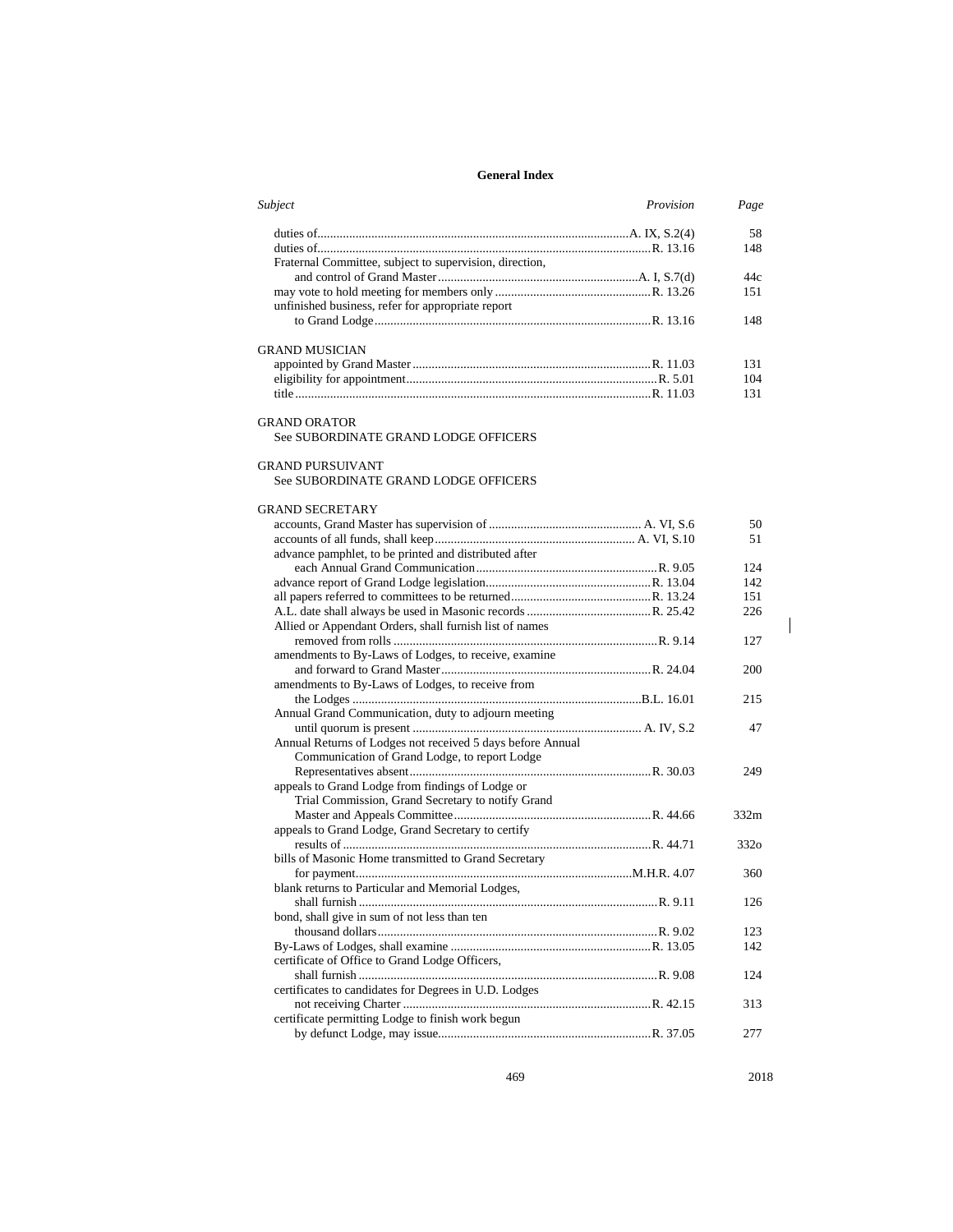| Subject<br>Provision                                    | Page |
|---------------------------------------------------------|------|
| certificates to Masonic widows and orphans, shall       |      |
|                                                         | 51   |
|                                                         | 315  |
|                                                         | 126  |
| Charter granted U.D. Lodge holds subject to order       |      |
|                                                         | 310  |
| Charter granted to U.D. Lodge, G.S. shall forward copy  |      |
|                                                         | 311  |
| Clubs and Similar Organizations, to receive roster of   |      |
|                                                         | 350a |
| Commissions of Grand Lodge Representatives,             |      |
|                                                         | 171  |
| committees, shall notify all members of their           |      |
|                                                         | 150  |
| Corporate Board, Grand Secretary's status and           |      |
|                                                         | 44 h |
| Corporate Board minutes, attached to annual report      |      |
|                                                         | 163  |
|                                                         | 72   |
| death of Grand Lodge Officers and Past Officers, shall  |      |
|                                                         | 125  |
| defunct Lodge, Brother not on rolls, may obtain         |      |
|                                                         | 315  |
| defunct Lodge, certificate for member thereof,          |      |
|                                                         | 305  |
|                                                         | 277  |
| defunct Lodge, Grand Lodge certificate has effect       |      |
|                                                         | 304  |
|                                                         | 302  |
|                                                         | 314  |
|                                                         | 302  |
| defunct Lodge members with dues unpaid, may secure      |      |
|                                                         | 315  |
| defunct Lodge property, may sell at direction of        |      |
|                                                         | 314  |
| defunct Lodge suspended member, shall issue certificate |      |
|                                                         | 241  |
| dimits or documents from other Grand Jurisdictions,     |      |
| to be certified when deemed necessary by Grand          |      |
|                                                         | 304  |
| documents of Grand Lodge, attested by Grand             |      |
|                                                         | 44e  |
| dual membership, shall furnish forms for reports        |      |
|                                                         | 229  |
| duplicate Charters, may issue when directed by Grand    |      |
|                                                         | 176  |
|                                                         | 51   |
| duties of office, unable or incapable of performing,    |      |
|                                                         | 111  |
|                                                         | 46   |
|                                                         | 105  |
|                                                         | 46   |
|                                                         | 45   |
|                                                         | 375  |
|                                                         |      |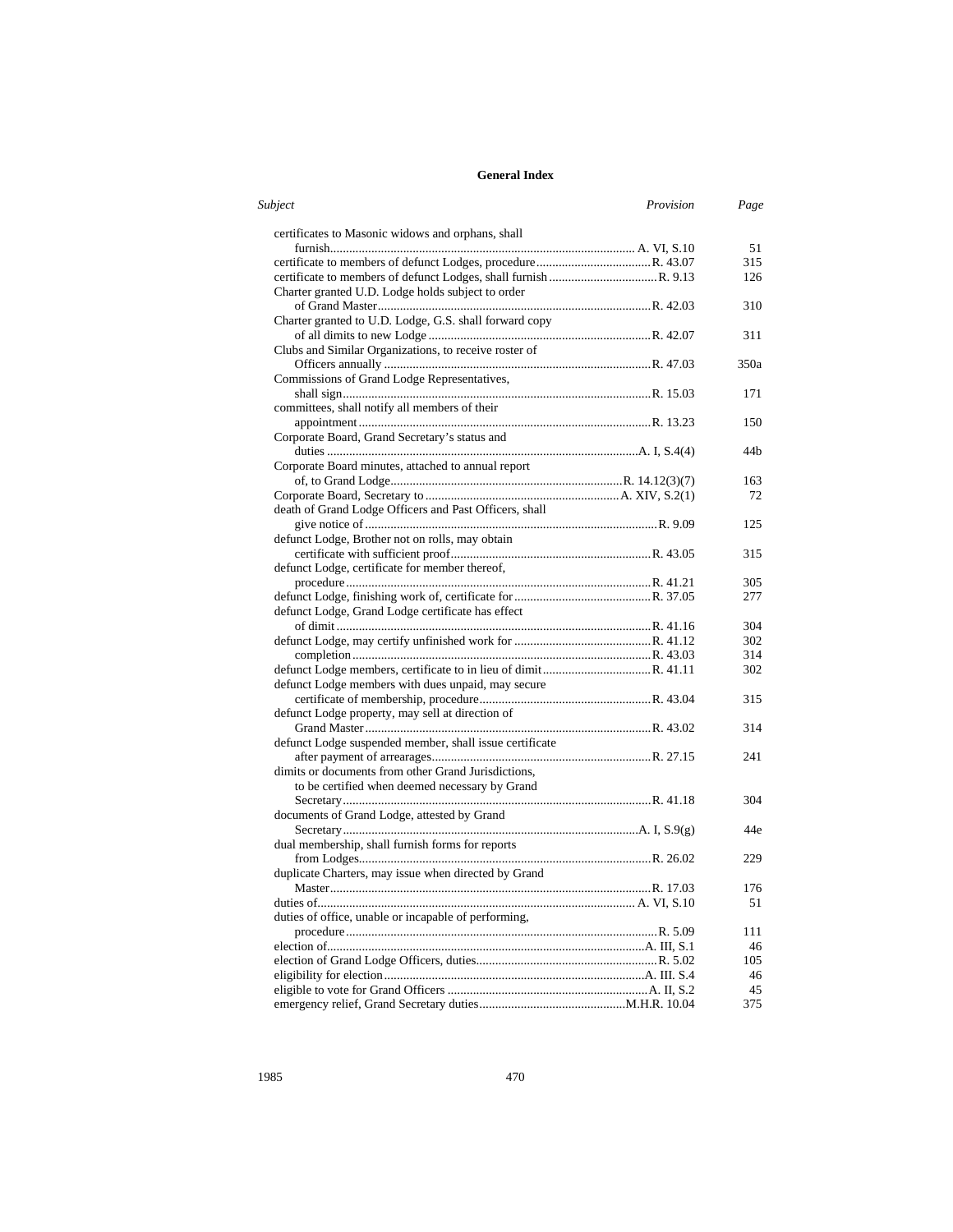| Subject                                                     | Provision | Page |
|-------------------------------------------------------------|-----------|------|
| Federal and State reports and returns, filed by Lodges,     |           |      |
|                                                             |           | 197  |
|                                                             |           | 55   |
| forms for implementing Data Processing Lodge                |           |      |
| membership and Annual Returns Centralized System,           |           |      |
|                                                             |           | 126  |
| forms for petitions for Degrees, Grand Secretary            |           |      |
|                                                             |           | 262  |
|                                                             |           | 51   |
|                                                             |           | 125  |
|                                                             |           | 51   |
|                                                             |           | 124  |
| Grand Lodge funds, shall receive and pay to Grand           |           |      |
|                                                             |           | 51   |
| Grand Lodge funds, shall not pay out except as              |           |      |
|                                                             |           | 158  |
| Grand Lodge Jewels and personal property, shall keep        |           |      |
|                                                             |           | 124  |
|                                                             |           | 124  |
|                                                             |           | 124  |
|                                                             |           | 51   |
|                                                             |           | 145  |
| Grand Master's address, shall refer to Committee on         |           |      |
|                                                             |           | 141  |
| Grand Representatives of Florida in other jurisdictions,    |           |      |
|                                                             |           | 171  |
| Grand Representatives of other Grand Jurisdictions,         |           |      |
|                                                             |           | 171  |
| Grand Representatives to this jurisdiction, shall notify of |           |      |
|                                                             |           | 171  |
|                                                             |           | 44e  |
|                                                             |           |      |
|                                                             |           | 50   |
|                                                             |           | 165  |
|                                                             |           | 234b |
| identification cards to Returns and Credentials             |           |      |
|                                                             |           | 147  |
|                                                             |           | 47   |
| Life Member absent 7 years, dropped by Lodge,               |           |      |
|                                                             |           | 234  |
|                                                             |           | 176  |
|                                                             |           | 126  |
| Lodge membership cards, furnished and attested              |           |      |
|                                                             |           | 234b |
|                                                             |           | 130a |
|                                                             |           | 363  |
| Masonic Home, all records and minutes of Board of           |           |      |
|                                                             |           | 363  |
| Masonic Home bills and invoices forwarded to Grand          |           |      |
|                                                             |           | 373  |
| Masonic Home budget statements prepared monthly             |           |      |
|                                                             |           | 379  |
| Masonic Home complete inventory, forwarded to               |           |      |
|                                                             |           | 374  |
| Masonic Home disbursement of budgetary funds,               |           |      |
|                                                             |           | 379  |

471 1990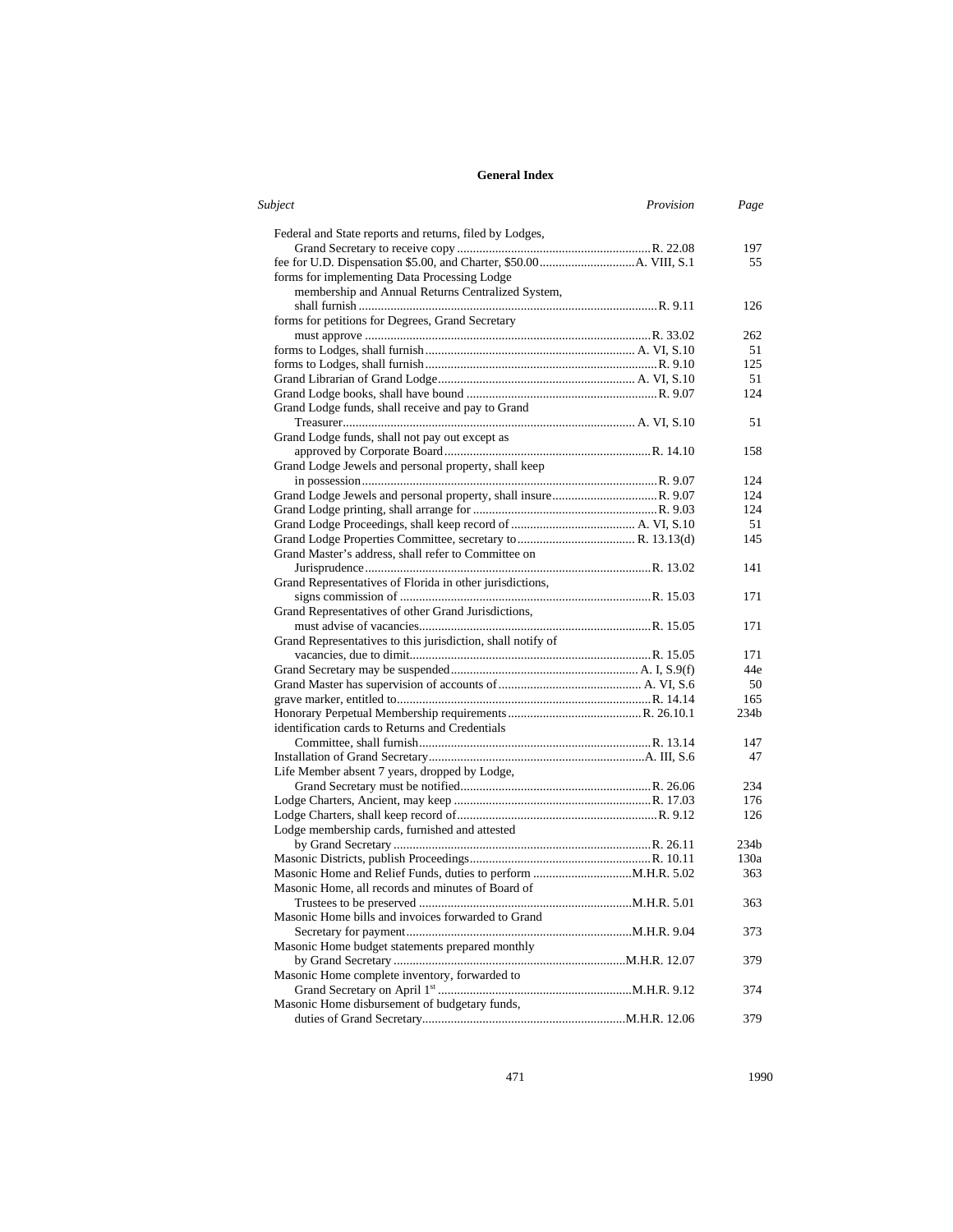| Subject<br>Provision                                                          | Page             |
|-------------------------------------------------------------------------------|------------------|
| Masonic Home funds and financial procedure,                                   |                  |
|                                                                               | 378              |
| Masonic Home receipts for monies, etc., forwarded                             |                  |
|                                                                               | 373              |
| Masonic Home residents', deeds, documents,                                    |                  |
| cash delivered to Grand Secretary for credit                                  |                  |
|                                                                               | 367              |
| Masonic Home residents' personal inventory,                                   |                  |
|                                                                               | 374              |
| Masonic Home residents' "Savings Account," balance                            |                  |
|                                                                               | 374              |
|                                                                               | 51               |
| minutes of all Emergent Communications, shall be                              |                  |
|                                                                               | 288              |
| monthly financial statements, shall prepare and                               |                  |
|                                                                               | 73               |
| must receive Annual Reports of Grand Master and                               |                  |
|                                                                               | 113              |
| name change of member, Secretary of Lodge must                                |                  |
|                                                                               | 237              |
| Non-Resident Relief applicants, certified to                                  |                  |
|                                                                               | 369              |
| Non-Resident Relief roll, Grand Secretary to receive                          |                  |
|                                                                               | 360              |
|                                                                               | 150              |
|                                                                               | 120              |
| official certificates and documents, require Grand                            |                  |
|                                                                               | 234 <sub>b</sub> |
|                                                                               | 109              |
| Official Visits of may be received with Grand Honors as courtesy  R. 38.12    | 288a             |
| Order of Eastern Star and other Allied Orders, Grand Secretary                |                  |
|                                                                               | 127              |
| Original and duplicate copies of Forms and Ceremonies, custody of  A. XV, S.3 | 76a              |
| outside care of residents of Masonic Home to be                               |                  |
|                                                                               | 373              |
| penal affairs, copies of Grand Master's orders filed                          |                  |
|                                                                               | 322c             |
| penal affairs, shall inform Penal Affairs, Appeals,                           |                  |
|                                                                               | 322a             |
|                                                                               | 329              |
|                                                                               | 127              |
|                                                                               | 322a             |
|                                                                               | 248              |
|                                                                               | 233              |
|                                                                               | 231              |
|                                                                               | 206a             |
| prepared Masonic Home Operating Budget sent to                                |                  |
|                                                                               | 361              |
| Proceedings of Grand Lodge, authorized to sell to                             |                  |
|                                                                               | 124              |
| Proceedings of Grand Lodge, may sell to any                                   |                  |
|                                                                               | 135              |
| Proceedings of Grand Lodge, shall prepare                                     |                  |
|                                                                               | 51               |
|                                                                               | 144a             |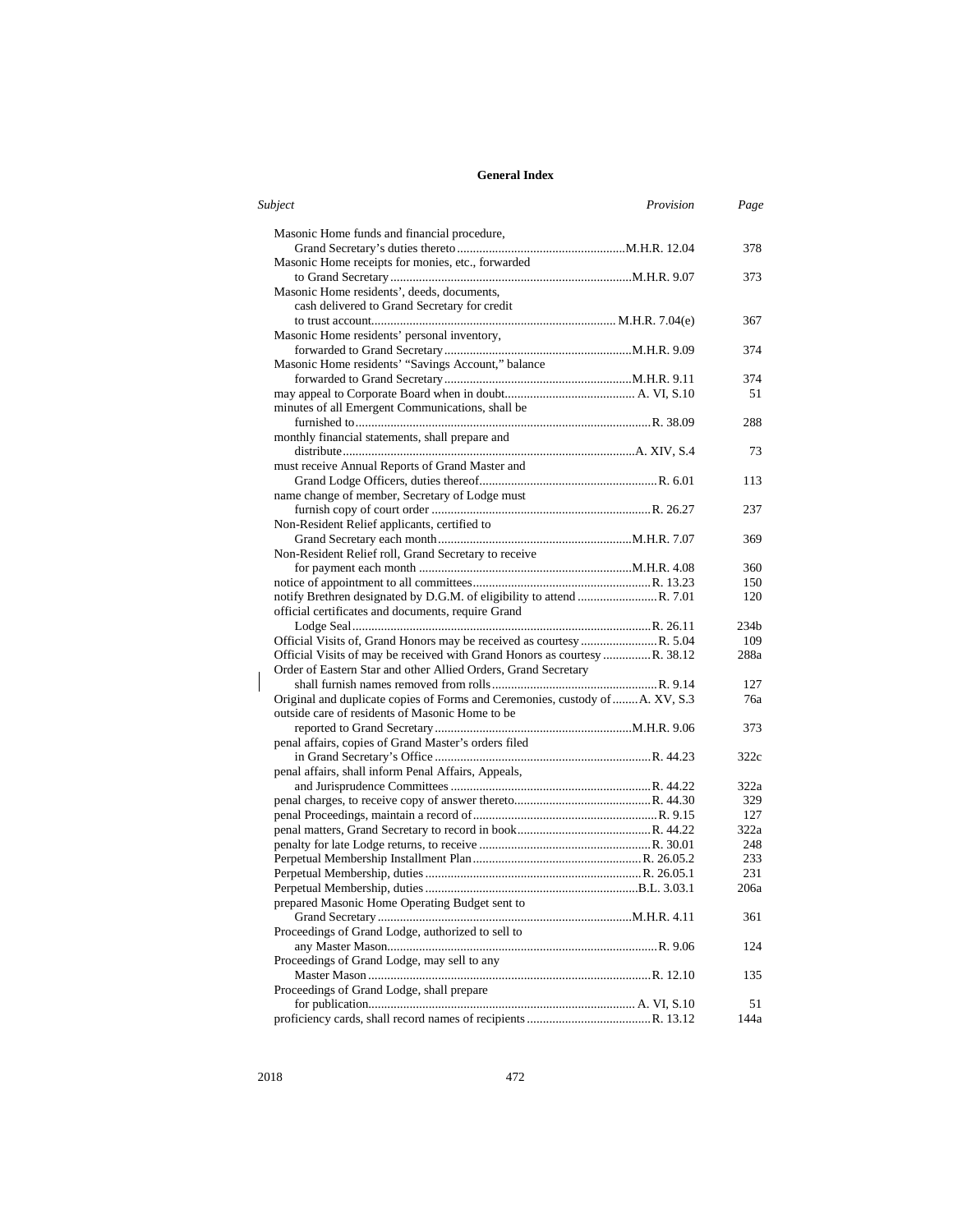| Subject                                                                      | Provision | Page |
|------------------------------------------------------------------------------|-----------|------|
| Regulations and amendments passed, shall be printed                          |           | 282  |
|                                                                              |           | 124  |
| reprinting of Florida Monitor, Committee on Work                             |           |      |
|                                                                              |           | 285  |
| request for courtesy work to and from other jurisdictions,                   |           |      |
|                                                                              |           | 171  |
|                                                                              |           | 80   |
| residents of Masonic Home, trust accounts, Grand                             |           |      |
|                                                                              |           | 380  |
| resign, permission of Grand Lodge or Grand Master,                           |           |      |
|                                                                              |           | 109  |
| resignation or withdrawal request, must search                               |           |      |
|                                                                              |           | 237  |
| Returns and Credentials Committee, to furnish all                            |           |      |
|                                                                              |           | 48   |
| Returns and Credentials Committee to furnish report                          |           |      |
|                                                                              |           | 58   |
|                                                                              |           | 229  |
|                                                                              |           | 145  |
| Seal of the Grand Lodge, shall be the corporate seal                         |           |      |
|                                                                              |           | 44d  |
|                                                                              |           | 44d  |
|                                                                              |           | 123  |
| shall establish ledger account in name of "Order of                          |           |      |
|                                                                              |           | 165  |
|                                                                              |           | 111b |
| surety bond on Officers of Lodges, shall furnish                             |           |      |
|                                                                              |           | 195  |
|                                                                              |           | 47   |
|                                                                              |           | 45   |
| Trial Commission, Grand Secretary to receive copies                          |           |      |
|                                                                              |           | 332k |
|                                                                              |           | 331  |
|                                                                              |           | 3321 |
|                                                                              |           | 50   |
| veteran membership awards, must keep records of, and                         |           |      |
|                                                                              |           | 234c |
| veteran membership awards, to notify Lodges, of                              |           |      |
| exemption from Lodge dues, and Grand Lodge                                   |           |      |
|                                                                              |           | 234c |
| vouchers for all payments of salaries and wages, of                          |           |      |
|                                                                              |           | 373  |
| widows and orphans of Masons entitled to certificates of respect  A. X, S.26 |           | 66   |
| widows and orphans of Master Masons entitled to                              |           |      |
|                                                                              |           | 236  |
| widows and orphans of Master Masons entitled to                              |           |      |
|                                                                              |           | 51   |
|                                                                              |           | 285  |

#### GRAND STANDARD BEARER

See SUBORDINATE GRAND LODGE OFFICERS

## GRAND SWORD BEARER

See SUBORDINATE GRAND LODGE OFFICERS